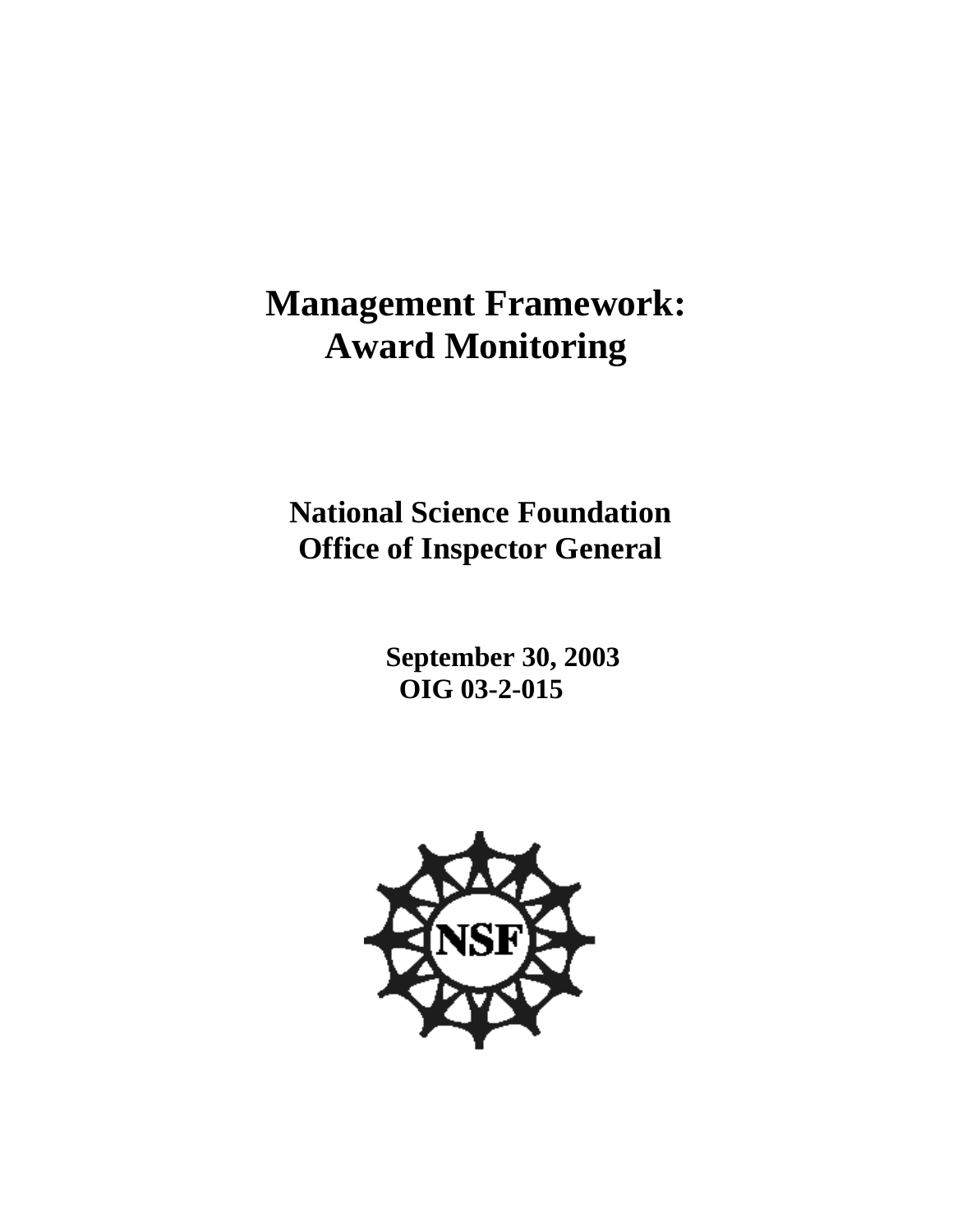## **MEMORANDUM**

| <b>DATE:</b>    | September 30, 2003                                          |
|-----------------|-------------------------------------------------------------|
| TO:             | Thomas N. Cooley<br><b>Chief Financial Officer</b>          |
| <b>FROM:</b>    | Deborah H. Cureton<br>Associate Inspector General for Audit |
| <b>SUBJECT:</b> | Management Framework: Award Monitoring                      |

Attached please find our final report on Management Framework: Award Monitoring. The intent of our report is to suggest principles and methods used by Federal and private grant-making organizations that, when taken as a whole, effectively implement a strategic management framework for monitoring award instruments. Because the report contains no recommendations, a response is not required.

If you have any questions, please contact Karen Scott or me at (703) 292-7100.

Attachment

cc : Mary Santonastasso Christine Boesz Karen Scott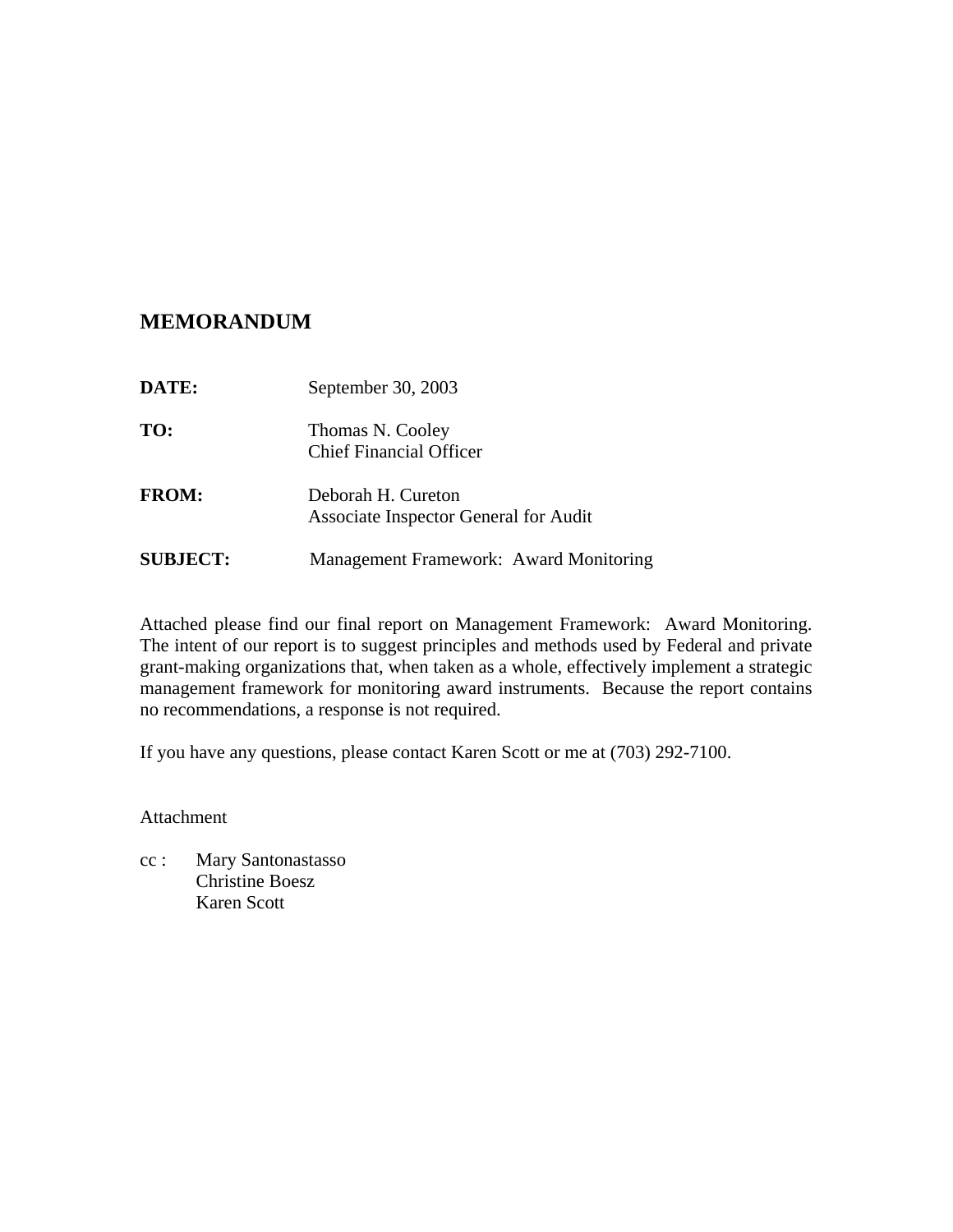Management Framework: Award Monitoring

September 30, 2003 OIG 03-2-015

National Science Foundation Office of Inspector General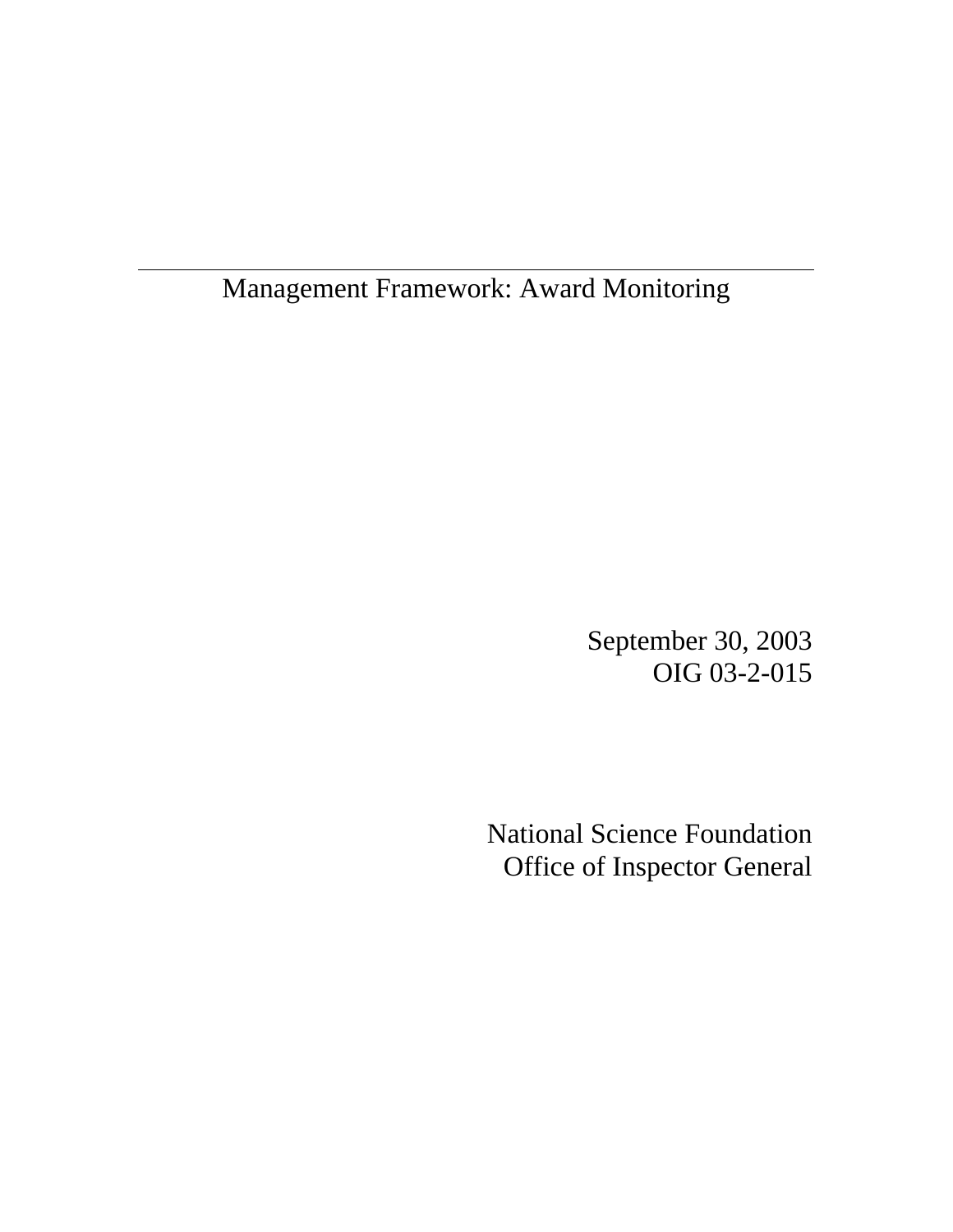## Introduction

The National Science Foundation's (NSF) mission is to promote the progress of science; to advance the national health, prosperity, and welfare; to secure the national defense; and for other purposes. NSF achieves its mission by awarding merit-based grants and agreements to individual researchers and groups, in partnership with colleges, universities, and other institutions – public, private, state, local, and federal – throughout the US. By providing these resources, NSF contributes to the health and vitality of the nation's research and education enterprise, which enables and enhances the nation's capacity for sustained growth and prosperity.

According to NSF statistics for fiscal year (FY) 2002, its budget of \$4.774 billion provided approximately \$4.543 billion for 21,670 awards for grants and cooperative agreements; approximately half of NSF's funding went to 50 NSF awardees. The award funding varied widely, ranging from approximately \$115,710 for the average research award to over \$30 million for the Terascale Computing System project. The remaining \$231 million of NSF's FY 2002 budget funded NSF's Administration and Management, which provides all operating support for the activities of the agency: evaluating and processing proposals, issuing awards, and overseeing grants and projects.<sup>1</sup>

As the awards serve as the primary vehicle for NSF to achieve its mission, NSF has established a robust system of award selection. NSF's merit review process evaluates all proposals for research and education projects using two criteria: the intellectual merit of the proposed activity and the broader impacts of the activity on society. Specifically addressed in these criteria are the creativity and originality of the idea, the development of human resources, and the potential impact on the research and education infrastructure.

However, NSF's administration of its grants and cooperative agreements, once they have been awarded, has not been as strong. In the past, the NSF minimized its own involvement in post award management and emphasized the awardee's responsibilities to prudently manage the award funds and activities, and to comply with the applicable Federal requirements for financial management systems, procurement policies and procedures, and property management.

<sup>&</sup>lt;u>1</u> <sup>1</sup> Administration and Management includes operating expenses such as the salaries and expenses for all employees, as well as training and travel, IT investments, rent, human resources, and accounts for the Office of Inspector General.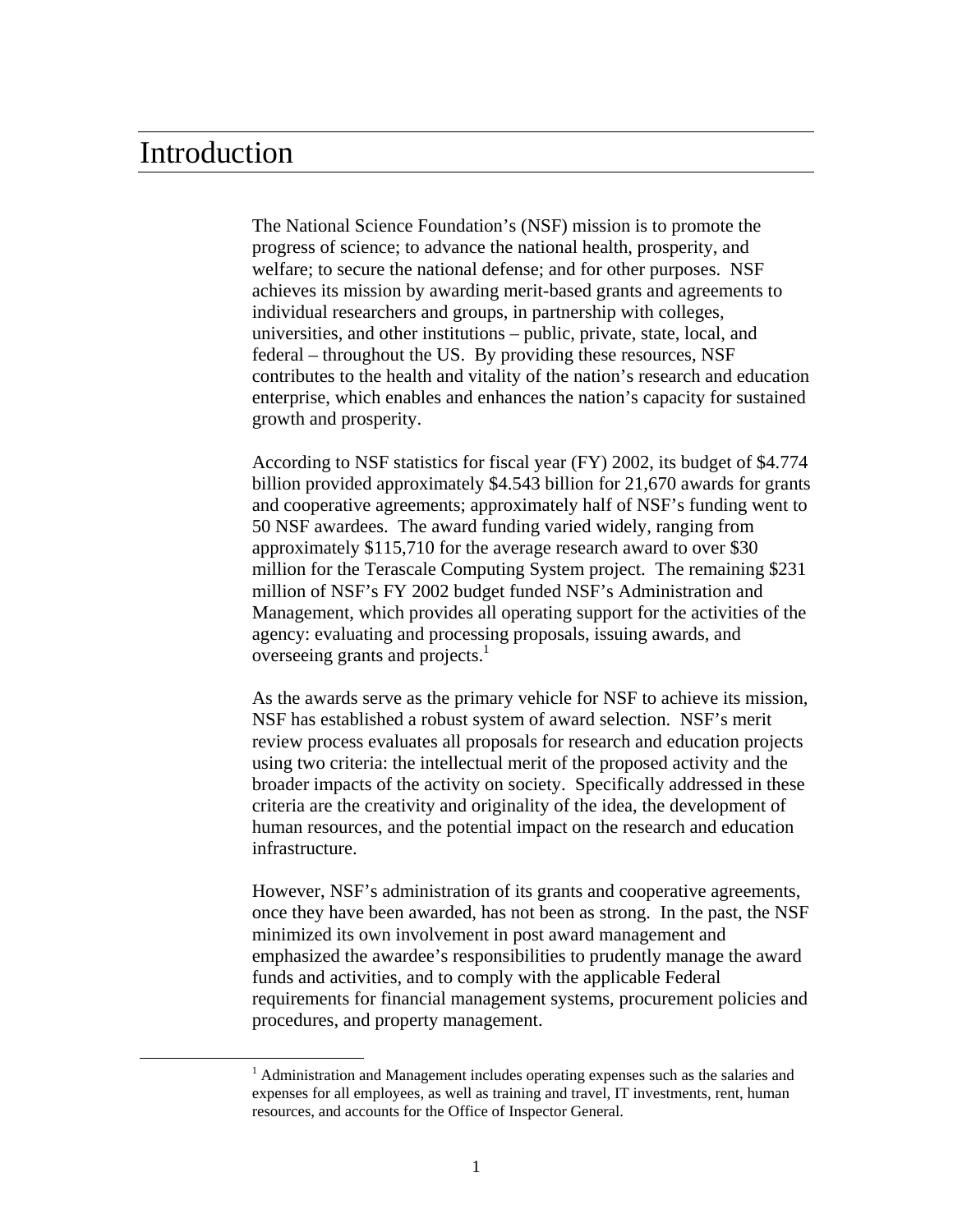This approach to award administration has been an ongoing issue for NSF. In 1991, in testimony before Congress, $<sup>2</sup>$  the General Accounting Office</sup> (GAO) stated that the agency did little to monitor compliance with Federal requirements and that its post award involvement with awardees focused either on technical aspects of the research or on general educational activities. More recently, NSF's FY 2001 and 2002 Independent Auditor's Reports identified award management as a reportable condition for the agency stating that adequate procedures for monitoring awardees' administrative and financial management practices and compliance with laws and regulations are not in place. In addition, our office has identified Award Administration as a management challenge for NSF in both FY 2001 and 2002.

NSF management has recognized these concerns and is taking steps to improve its award administration and monitoring activities. NSF's Management Controls Committee has identified award administration as a performance goal and is addressing potential improvements. In addition, NSF has developed a draft risk assessment and on-site award monitoring document to provide guidance to staff responsible for monitoring the financial aspects of the award. The guide is intended to establish the strategic framework for assessing and managing NSF awardee risks and assets. Using the guide, NSF has begun to perform on-site evaluations of awardees that have been identified as high-risk through the risk assessment. Also, NSF has contracted with the consulting firm Booz-Allen & Hamilton, Inc., to perform an agency-wide analysis of NSF's business operations, including award management and oversight. However, NSF still needs to focus its attention on this critical management challenge as the Federal Government increases its emphasis on agency accountability for how funds are spent, as well as the prevention and identification of erroneous payments.

<sup>2</sup>  $2$  Testimony on September 24, 1991, "Grant Management: Improvements Needed in Federal Oversight of NSF Grants" (GAO/T-RCED-91-92).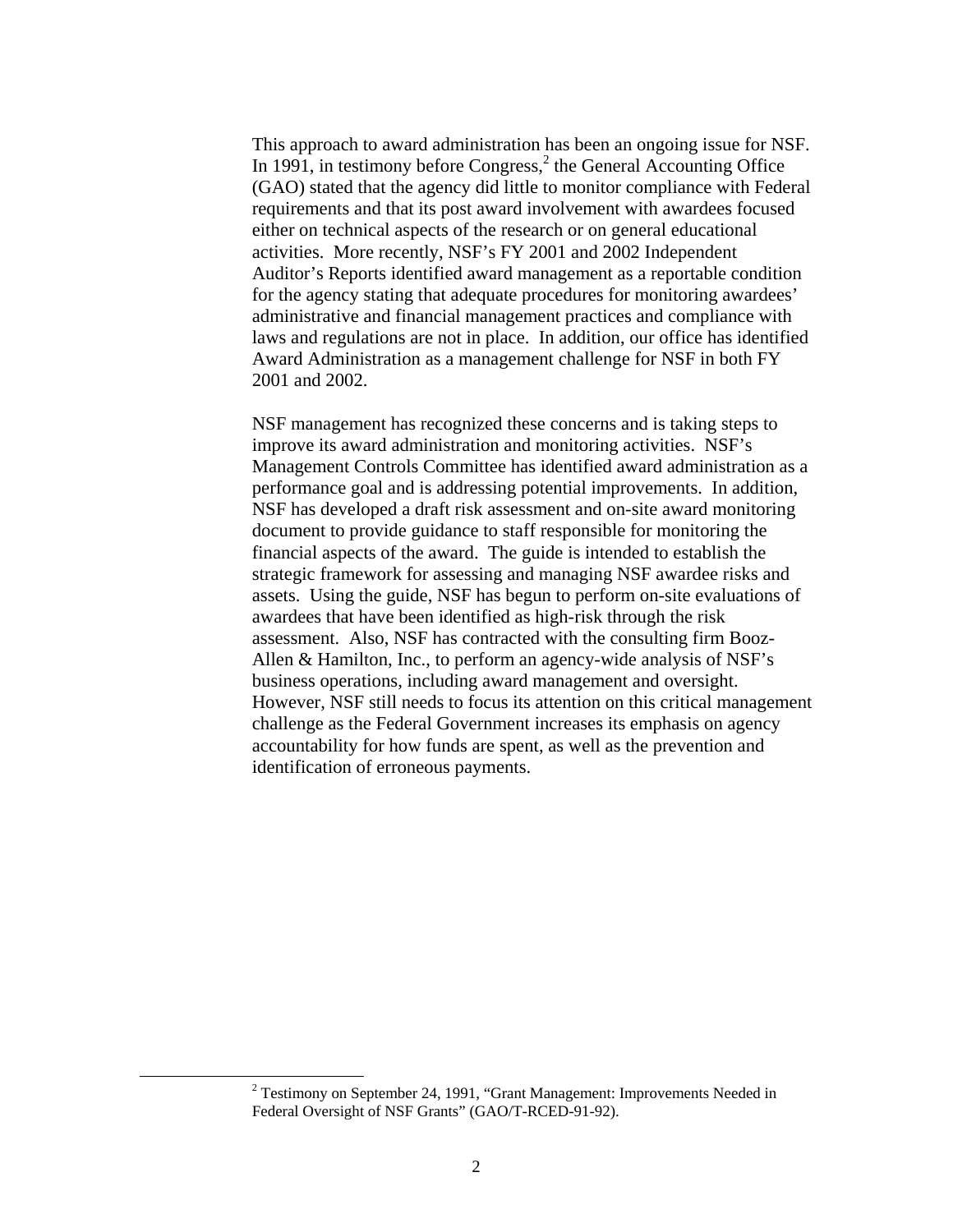## Objectives, Scope, and Methodology

In order to support NSF's efforts to address this management challenge, we undertook a review of how other grant making organizations monitor their awards.

Our objective was to survey grant-making organizations, both Federal and private, to identify principles and methods of effective post award monitoring and oversight. In this survey, we emphasized policies and practices for monitoring both the financial and programmatic aspects of the awards.

With input from NSF management, we selected several grant-making organizations, both Federal and non-Federal, to identify the policies and practices these organizations use to oversee their awards after they have been made. The Federal agencies we reviewed include the Department of Education, the Department of Health and Human Services including its National Institutes of Health, the Department of Justice, and the Office of Naval Research. We also reviewed the Rockefeller Foundation, the Sloan Foundation, and the Washington State Department of Health, to gain insights from private foundations, as well as a state government.

To determine how these organizations monitored awards, we obtained and reviewed their policies, guidance, and other documentation related to award oversight. We held meetings and teleconferences with the organizations' grant management and policy personnel to discuss their specific policies and practices for monitoring the awards once they have been made. In addition, we reviewed various GAO and Office of Inspector General reports related to the organizations' award monitoring practices.

We also reviewed information on award administration from the applicable Office of Management and Budget circulars, and attended training specific to grant monitoring. We reviewed documentation from the Department of Commerce and the Environmental Protection Agency regarding their award administration activities. In addition, we examined relevant internal control guidance issued by GAO and the Committee of Sponsoring Organizations of the Treadway Commission.<sup>3</sup>

<sup>3</sup> <sup>3</sup> The Committee of Sponsoring Organizations of the Treadway Commission is a voluntary private sector organization dedicated to improving the quality of financial reporting through business ethics, effective internal controls, and corporate governance. COSO was originally formed in 1985 to sponsor the National Commission on Fraudulent Financial Reporting, an independent private sector initiative that studied the causal factors that can lead to fraudulent financial reporting and developed recommendations for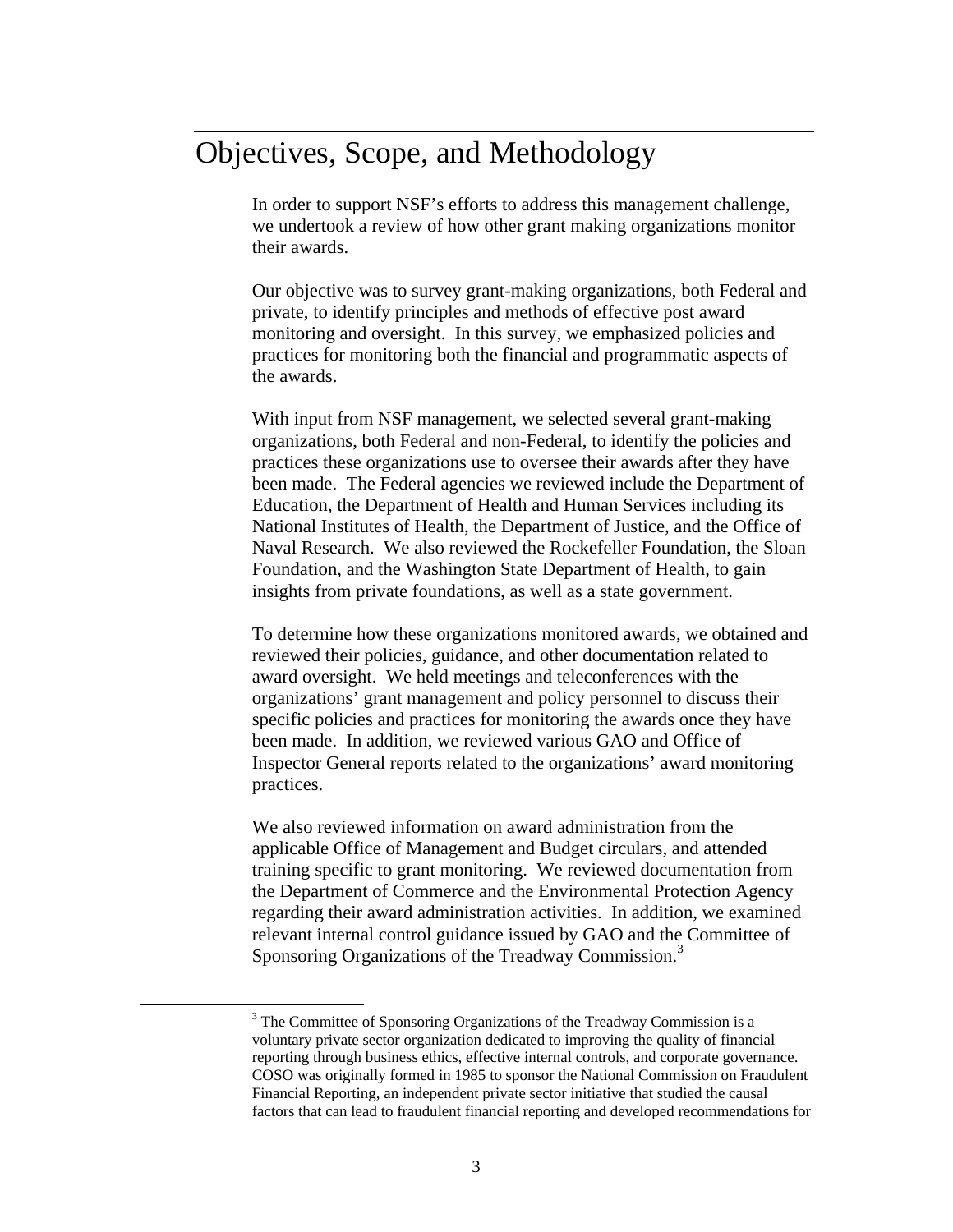The fieldwork for this review was performed in 2002. We did not intend this survey to be an audit, and, as such, generally accepted government audit standards do not apply. In addition, we did not evaluate or independently verify statements made by the surveyed organizations about how effectively or the extent to which these practices were working.

public companies and their independent auditors, for the SEC and other regulators, and for educational institutions.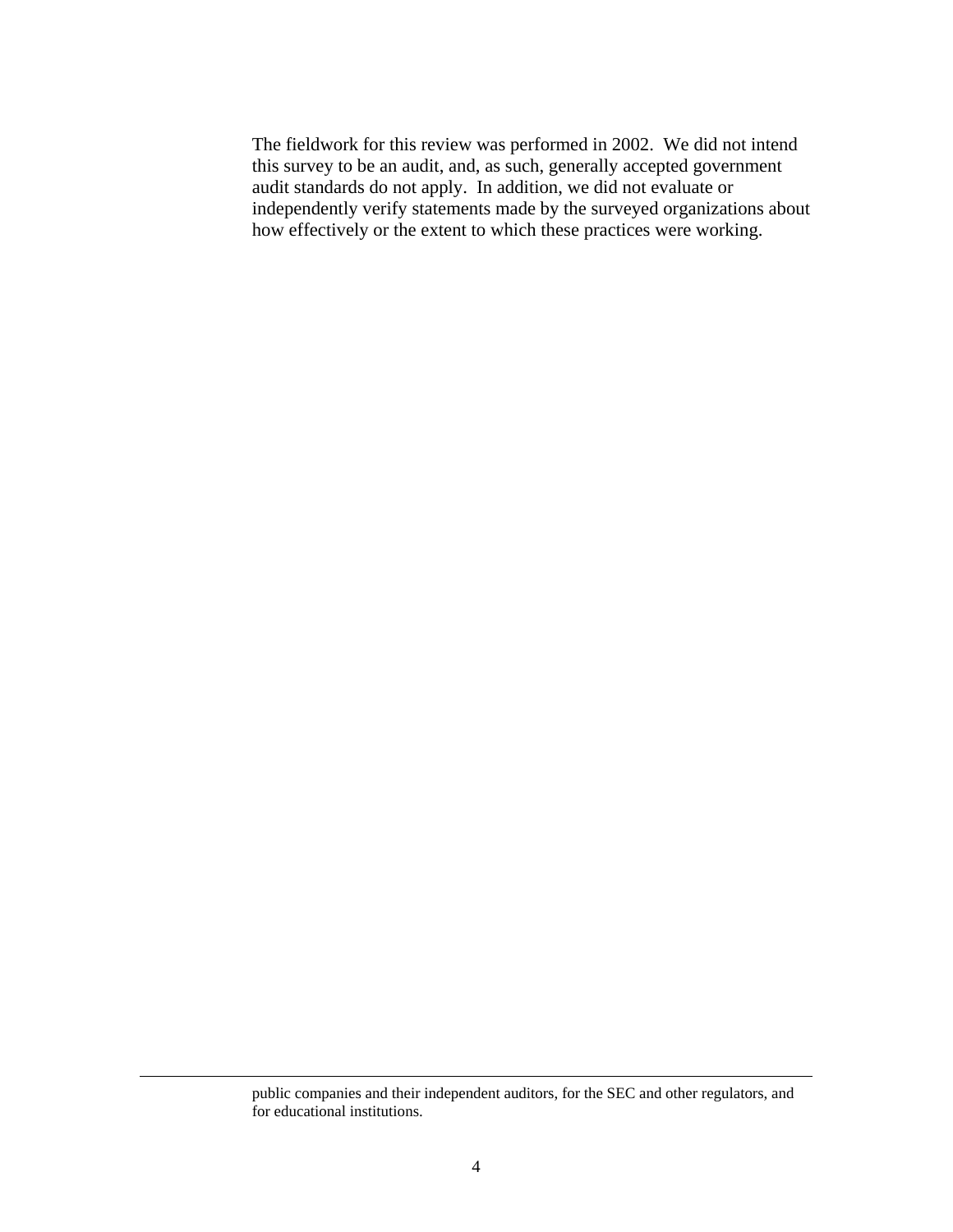## Results of Survey

The purpose of this review is to provide guidance to assist NSF in strengthening its own post award oversight activities. Post award oversight consists of the activities after an award has been made that are necessary to manage, monitor, and close out an award to ensure Federal funds are accounted for and are used for the purpose of the grant or cooperative agreement. This includes reviewing and approving administrative changes to grants; monitoring projects for performance and financial compliance; providing technical assistance and feedback to awardees on their progress; reviewing awardees' final project outcomes and disseminating the results; and closing out expired grants timely.<sup>4</sup>

The report describes a framework of management principles that are critical to establishing and implementing an effective award monitoring compliance program. These management principles are based on the internal control framework advocated by the Committee of Sponsoring Organizations of the Treadway Commission  $(COSO)$ ,<sup>5</sup> and require the leadership and support of all levels of agency management to be implemented successfully. Within this framework, the report identifies policies and practices established and implemented by Federal and non-Federal organizations to ensure their award administration activities are effective. It also provides a description of the procedures they follow and examples of the tools they use to facilitate the process. Although many of the practices we discuss apply to all aspects of award administration, we have emphasized the monitoring aspects, including providing technical assistance to the awardee when needed.

It is also important to note that without an overarching management framework supporting the specific award oversight policies and practices, it is difficult for award administration and monitoring activities to succeed in accomplishing the goal of ensuring compliance with administrative and financial requirements.

#### **Award Monitoring is Important for NSF**

Monitoring is the process by which the programmatic and business management performance of an award is continuously reviewed throughout its life by program and grants officials.<sup>6</sup> The purpose of monitoring is twofold. First, monitoring helps promote the awardees' progress in achieving the research goals and objectives by providing

<sup>4</sup> <sup>4</sup> This definition is based on the Department of Education description of post-award activities.

<sup>5</sup> See footnote 3 on p. 3.

<sup>6</sup> ©Management Concepts Incorporated.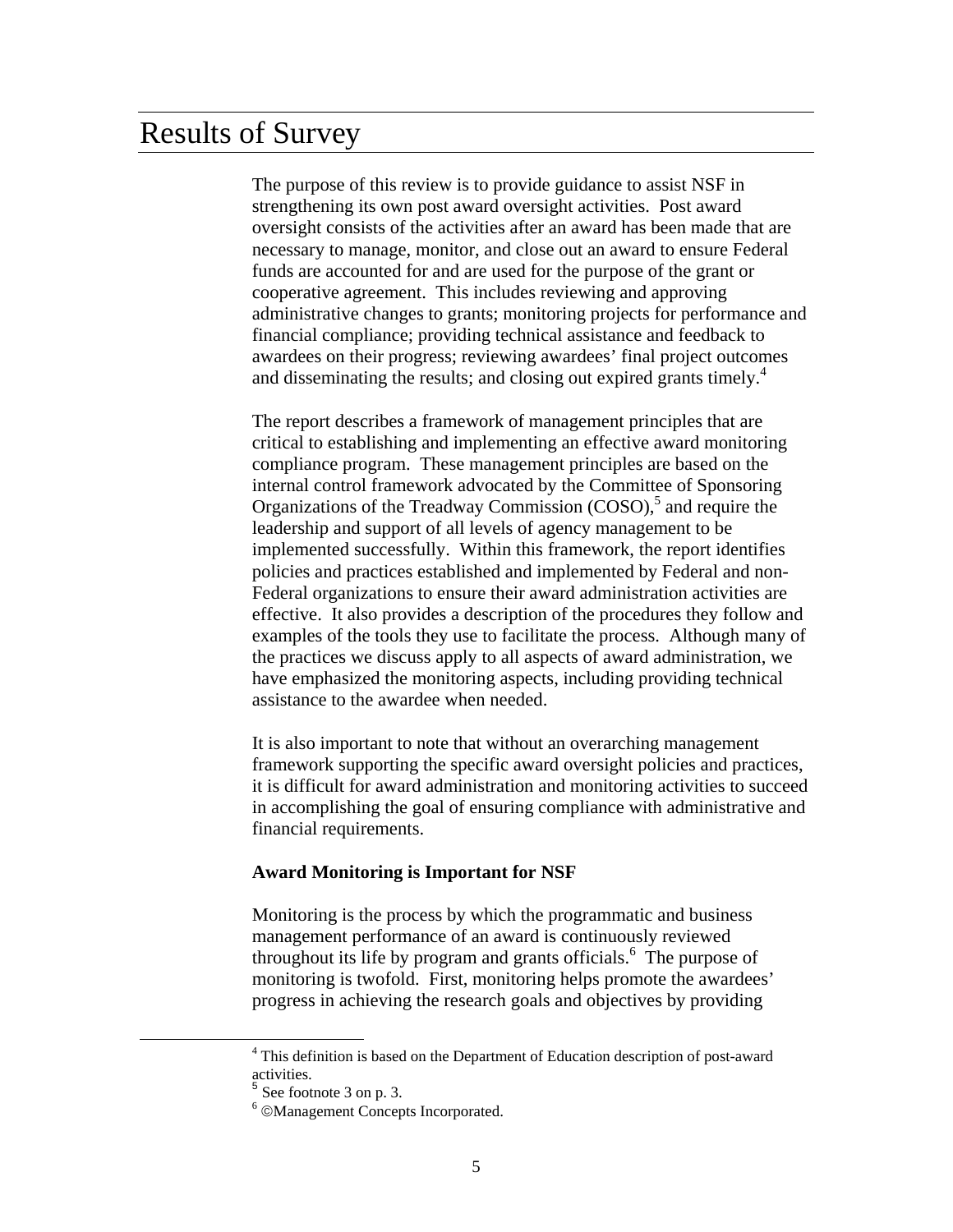oversight of the awardee's programmatic and business management performance, and by providing technical assistance to awardees to improve their performance when necessary. Second, monitoring fulfills the agency's stewardship responsibilities over Federal funds. All Federal agencies are accountable for ensuring that public funds are used appropriately, for the stated purpose, and for ensuring that funds are not misspent due to errors, poor business and management practices, or intentional fraud or abuse. Monitoring does not seek to interfere with the research performed under the award or to place additional burdens on awardees. Instead, monitoring is meant to help ensure that NSF and the nation benefits from the investment of public funds in the awards.

Thus, through monitoring, NSF can meet its stewardship responsibilities as well as ensure that its awardees meet the objectives and requirements of their awards. This is an essential component in fulfilling NSF's mission to promote the progress of science. NSF promotes science by making awards through grants and cooperative agreements, rather than directly participating in science and engineering research. Thus, NSF's success in fulfilling its mission is intricately tied to that of its awardees' success in advancing science through the research funded by the NSF awards. For NSF to meet its mission and succeed in advancing science and engineering, its awardees must also be successful.

To be effective, award administration and monitoring must be established and implemented as part of an integrated management framework that provides reasonable assurance that its operations are effective and efficient; its financial reporting is reliable; and its activities are in compliance with applicable laws and regulations. The management framework needs to institutionalize award administration and monitoring activities into the operations of the agency so that they become routine as opposed to one being performed ad hoc. It also needs to ensure that both the business and programmatic aspects of managing awards are coordinated.

In performing our review, we identified six principles for an effective, integrated management framework as well as fifteen award administration and monitoring policies and practices that correspond to those principles. These management principles and associated practices are listed in the following chart: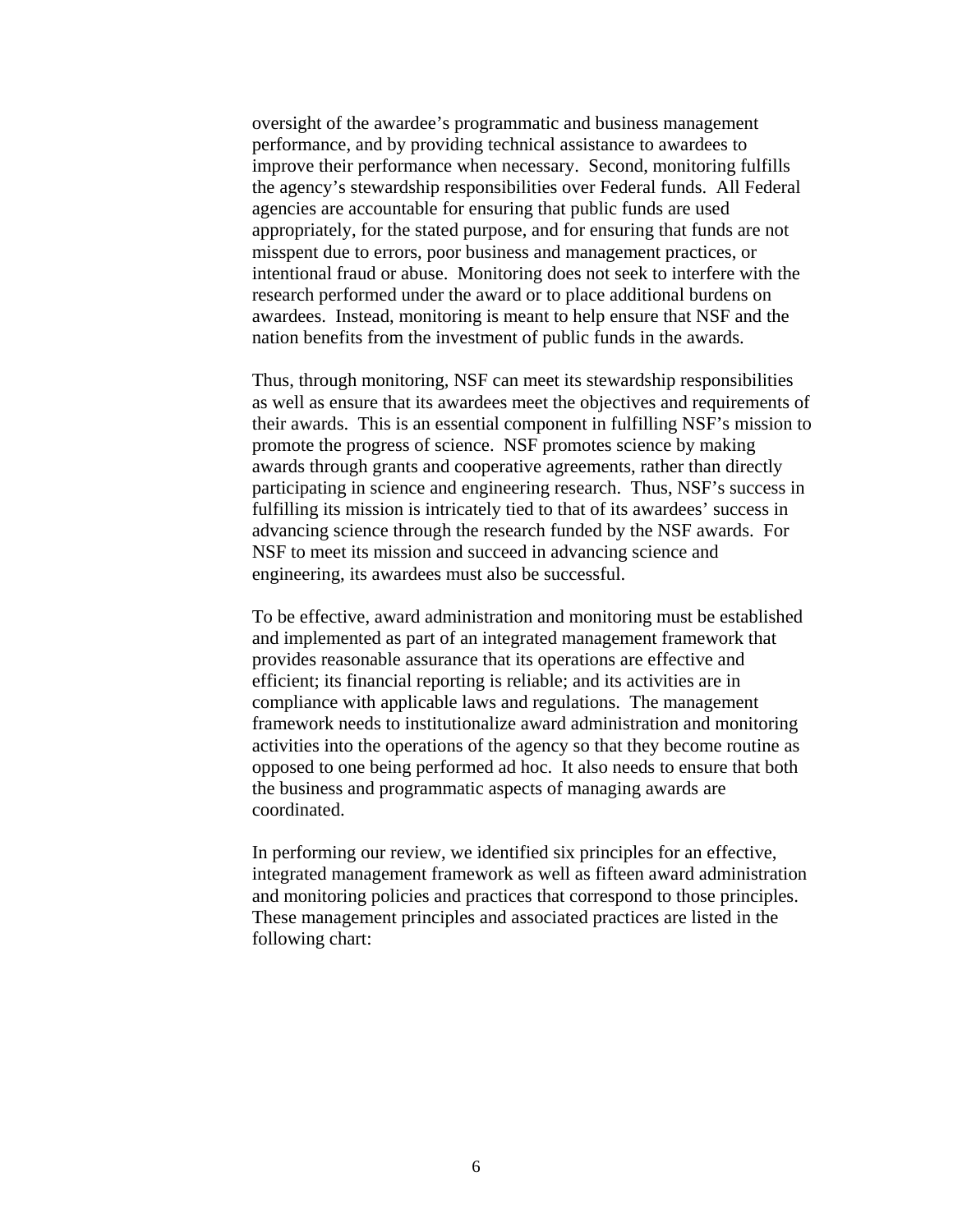**PRINCIPLE ONE**: **Establish Management's Commitment and Provide a Clear Vision of Award Administration** 

Practice 1: Define Objectives of Award Administration and Monitoring

## **PRINCIPLE TWO: Establish the Organizational Structure to Carry Out Award Oversight**

Practice 2: Document Award Monitoring Roles and Responsibilities in Agency Policy

Practice 3: Coordinate the Financial and Programmatic Monitoring of Awards

### **PRINCIPLE THREE: Establish and Implement Award Monitoring Policies and Procedures**

|                                                                   | Practice 4: Develop Award Monitoring Plans Based on Risk               |
|-------------------------------------------------------------------|------------------------------------------------------------------------|
|                                                                   | Practice 5: Verify Cost Sharing Before Making the Award                |
|                                                                   | Practice 6: Expand Requirements for Single Audits to Foreign and For-  |
|                                                                   | <b>Profit Awardees</b>                                                 |
|                                                                   | Practice 7: Use Progress Reports as a Basis for Continued Funding      |
|                                                                   | Practice 8: Require and Analyze the Financial Information Necessary to |
|                                                                   | <b>Monitor Award Risk</b>                                              |
|                                                                   | Practice 9: Perform Desk Reviews and On-Site Monitoring Based on Risk  |
| Practice 10: Develop Policies to Manage Known High Risk Awardees  |                                                                        |
| Practice 11: Conduct Outreach and Provide Technical Assistance to |                                                                        |
|                                                                   | <b>Educate Awardees of Requirements</b>                                |

## **PRINCIPLE FOUR: Provide Training and Other Resources**

Practice 12: Establish a Training Program

Practice 13: Provide Accessible Reference Materials

## **PRINCIPLE FIVE: Utilize Management Information Systems to Facilitate Award Monitoring**

Practice 14: Use Information Systems to Analyze Data and Measure Performance

## **PRINCIPLE SIX: Periodically Evaluate Award Administration and Monitoring Processes**

Practice 15: Evaluate Award Administration and Monitoring Activities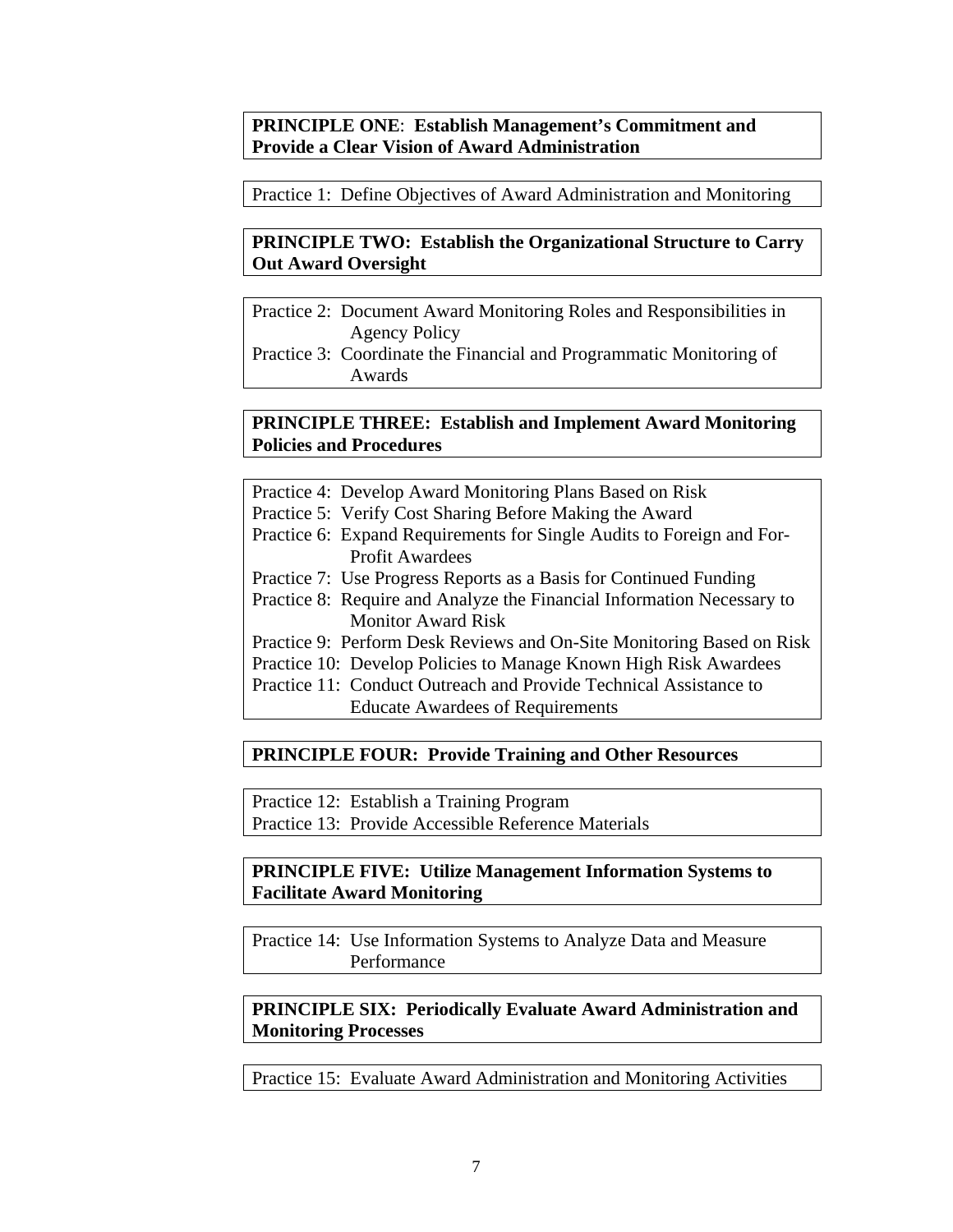## Principle One: Establish Management's Commitment and Provide a Clear Vision of Award Administration

The most critical factor for the success of award administration and monitoring is the commitment of senior management. Senior management must provide a clear message to the organization's personnel, as well as to the awardees, that it takes its stewardship responsibilities seriously and that award administration and monitoring activities are an important aspect of fulfilling those responsibilities. Senior management must also ensure that award administration and monitoring activities of grants management, program, and financial personnel are coordinated and integrated to ensure the effective oversight of all aspects of awardee performance. Most of all, senior management needs to ensure that adequate resources, including staffing, systems, and funding, are available to make the award administration and monitoring activities viable. Without adequate resources and support, award administration and monitoring cannot be performed effectively.

As part of management's commitment, it is crucial for senior management to provide a vision for award administration and monitoring that clearly articulates what it wants to achieve through these activities. The vision needs to convey management's goals and direction for award administration and monitoring, as well as how the vision aligns with the organization's overall goals and priorities. It should convey management's commitment to provide sufficient funding and other resources for award administration and monitoring, and communicate to agency personnel management's increased emphasis on these activities. In addition, the vision should lead to clearly defined objectives for award administration and monitoring that will guide the monitoring activities and serve as the basis for designing, implementing, and managing the award administration and monitoring activities.

## **Practice 1: Define Objectives of Award Administration and Monitoring**

In its grants handbook,<sup>7</sup> the Department of Education (Education) has outlined nine objectives at the award and program level that its monitoring activities should address. The monitoring objectives are as follows:

a. **Project Management** – Assess the conformity, effectiveness and quality of project activities to an awardee's approved proposal by

<sup>7</sup> <sup>7</sup> "Handbook for the Discretionary Grant Process" (Handbook OCFO-04), dated March 31, 2003.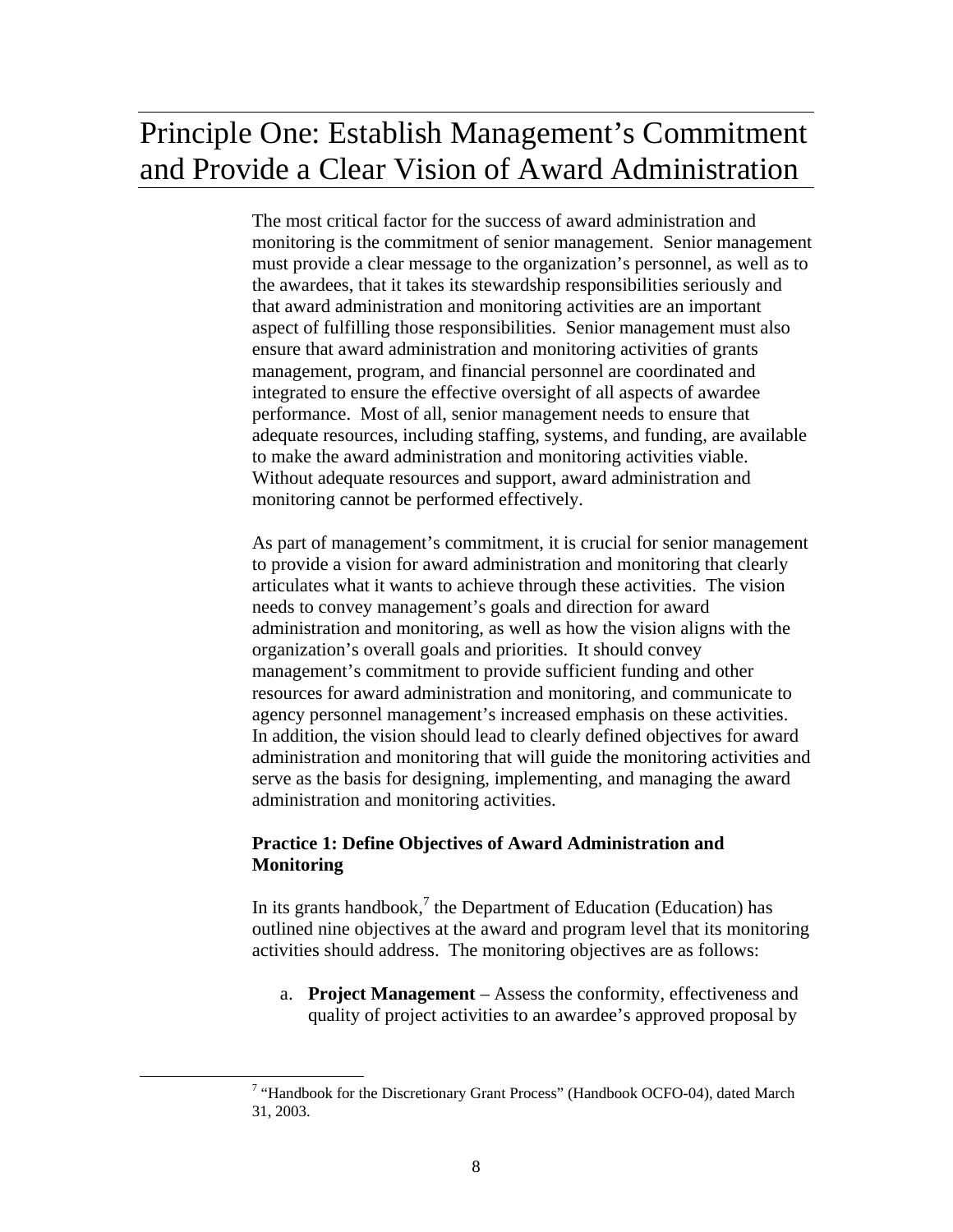reviewing any revisions, performance reports, and/or other related documents;

- b. **Performance Measurement** Measure the awardee's progress against previously established performance measures;
- c. **Cooperation** Facilitate good working relationships with awardees;
- d. **Compliance** Assess awardee adherence to requirements of laws, regulations, conditions of the award, certifications and assurances;
- e. **Fiscal Accountability** Verify that Federal funds are managed according to Federal cash management requirements and are expended only for authorized purposes;
- f. **Technical Assistance** Provide guidance to awardees to improve the administration, fiscal management, or evaluation activities of the project and helping to correct identified problems;
- g. **Follow-up** Assess the awardee's success in acting on findings and/or recommendations of previous monitoring, evaluation studies, and/or Federal and non-Federal audit reports;
- h. **Dissemination** Gather technical information developed by an awardee about significant achievements that could serve as models for other projects;
- i. **Feedback** Present recommendations resulting from monitoring activities, especially those resulting from performance measurement, for use in revising program laws and regulations to enhance program effectiveness.

By clearly identifying the objectives of post award monitoring, Education has not only stated what it hopes to achieve and reinforced its commitment by specifying the aspects of its awards it will address through its monitoring activities, but it has also identified the inherent risks $\delta$  of the grant program that will be minimized through monitoring. For example, within a grant program, risks exist that the purpose of the grant and/or the grant program will not be achieved; that Federal funding will be misused or accounted for improperly; and that awardees will not comply with all award requirements. Education's objectives anticipate these risks and require monitoring actions to address them. Therefore, in meeting its objectives, effective monitoring should mitigate the inherent risks of the grant program.

 $\overline{\phantom{a}}$  According to the "Guide for Studying and Evaluating Internal Controls in the Federal Government" by Arthur Andersen, Revised August 1986, inherent risk is the potential for waste, loss, unauthorized use, or misappropriation due to the nature of the activity itself. Matters affecting the inherent risk of awards include the nature, purpose, and characteristics of the awards, budget level, its duration, its degree of organizational centralization, and special concerns.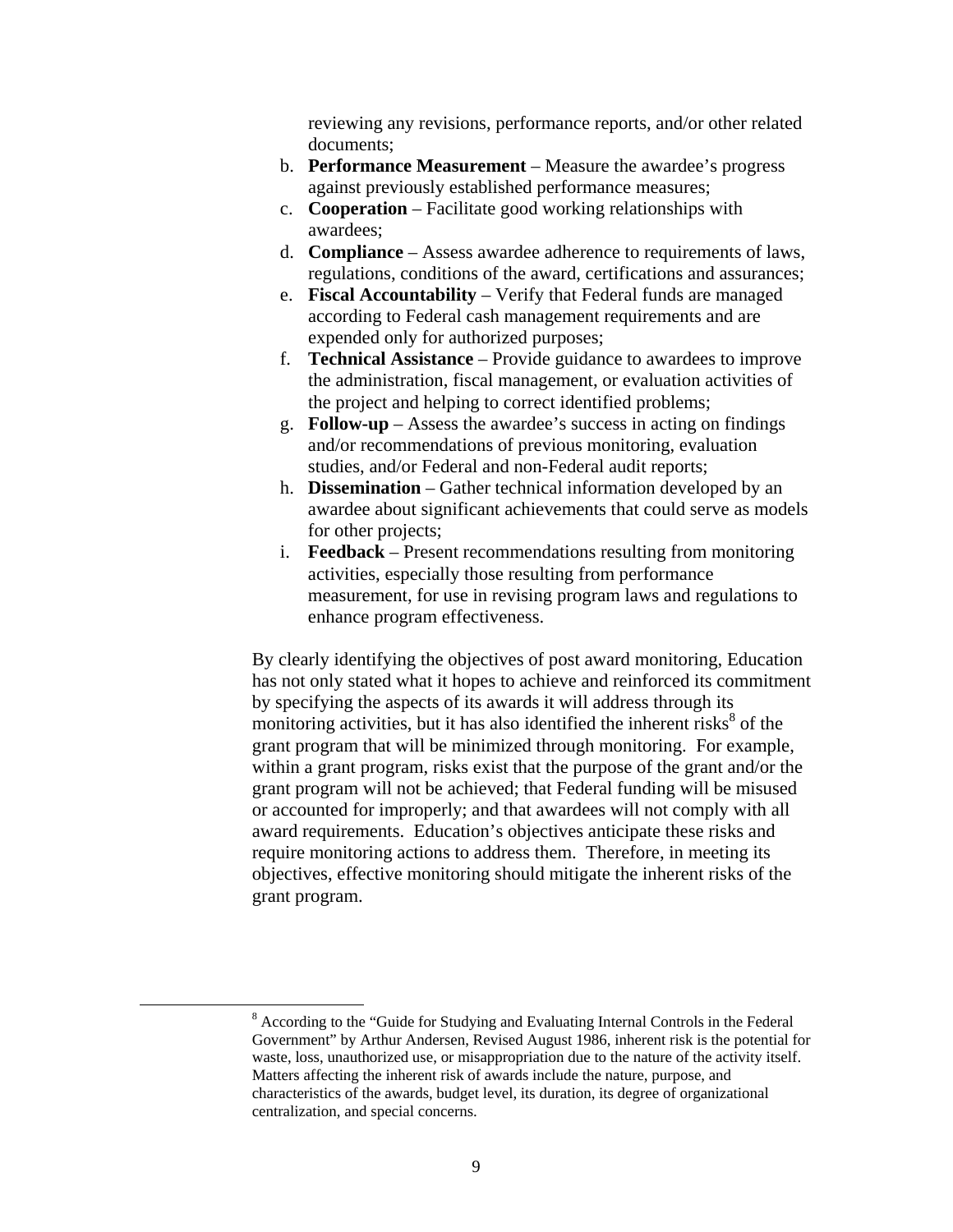## Principle Two: Establish the Organizational Structure to Carry Out Award Oversight

As part of its award oversight framework, the granting organization must establish a management structure to perform award monitoring. The granting organization should document the management structure to clearly identify the personnel involved in award monitoring and formally recognize their oversight roles, responsibilities, and authorities. While these award oversight roles should be balanced and integrated with other grant management functions, the organizational structure should ensure that staff are specifically assigned to the oversight function. Otherwise, staffing and budgetary resources for award monitoring activities may be redirected to other grant management activities, such as pre-award processing and review.

In addition, the necessity for the different organizations within a granting organization, such as program and financial offices and personnel, to cooperate and coordinate with each other must also be articulated. The lack of a clearly defined management structure can lead to situations where the oversight responsibilities are not adequately covered or a duplication of effort exists. Communication between the different personnel and organizations involved can help to minimize these problems.

## **Practice 2: Document Award Monitoring Roles and Responsibilities in Agency Policy**

The policies established by the Department of Health and Human Services (HHS) clearly recognize and describe the roles and responsibilities of both the grants management and the program personnel for award administration and monitoring. For example, according to these policies, grants management personnel are responsible for receiving and processing all awardee reports (both program performance and financial reports), reviewing the financial reports in coordination with the review of the program performance reports, and monitoring, on a continuous basis, the financial and business aspects of awards. Likewise, the program personnel have the equally important monitoring responsibility of evaluating programmatic performance and progress, serving as the focal point for responding to scientific and technical correspondence, and assisting the grants management personnel in reviewing project related expenditures. The policies further require that the grants management offices maintain the official files of record for each grant awarded by the operating divisions where all required awardee reports, financial as well as programmatic performance, and administrative actions are filed.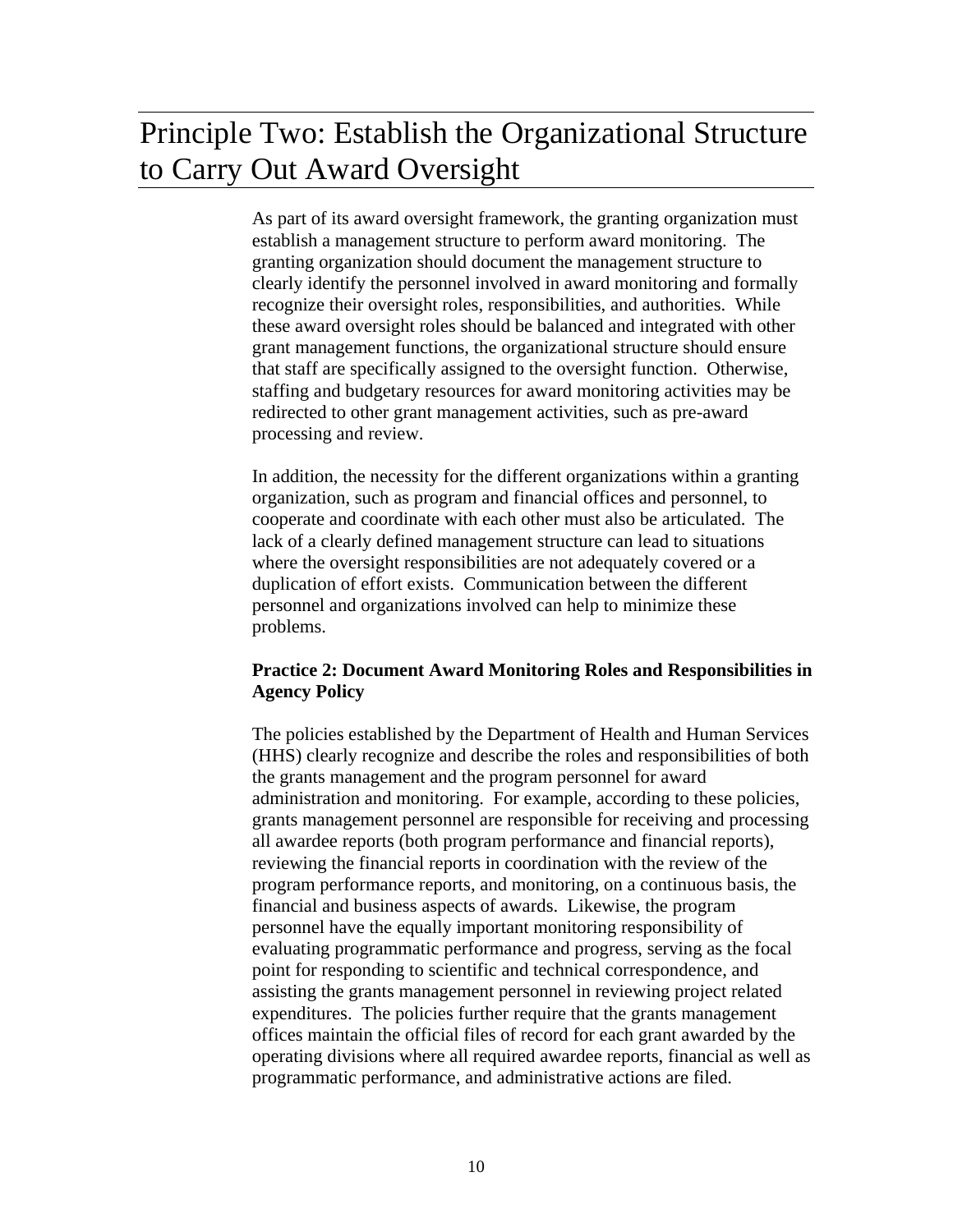### **Practice 3: Coordinate the Financial and Programmatic Monitoring of Awards**

HHS has also recognized the importance of teaming between the businessoriented grants management personnel and the programmatic personnel in its policies and emphasizes that they should work in partnership to ensure effective award management. The policies state:

> "GMO *(Grants Management Officer)* responsibilities are distinguished from those related to the programmatic and technical aspects of financial assistance programs and awards, as represented by the PO *(Program Officer)*. These distinctions arise from the need for appropriate management and internal controls as well as differences in expertise and primary focus; however, the two roles are complementary – not adversarial nor superior/subordinate. To ensure the most effective and efficient award and management of grants, the GMO and the PO should work in partnership, focusing on their respective areas of responsibility and expertise, and attempt to present unified positions to agency management and to the applicant/recipient. The GMO and PO roles are defined roles, each of which must be appropriately performed to ensure a compliant grant process and contribute to achievement of program/project outcomes. In most cases, these roles can be carried out in a responsible manner only when there is effective interaction between the GMO and the PO."

Within most operating divisions at HHS, program and grants management offices use a team approach to monitoring awards to meet their separate, but overlapping responsibilities. The program office staff are responsible for reviewing the scientific and technical progress and accomplishments of the awardee, while grants management staff are responsible for assessing the business and financial compliance aspects of awardee performance.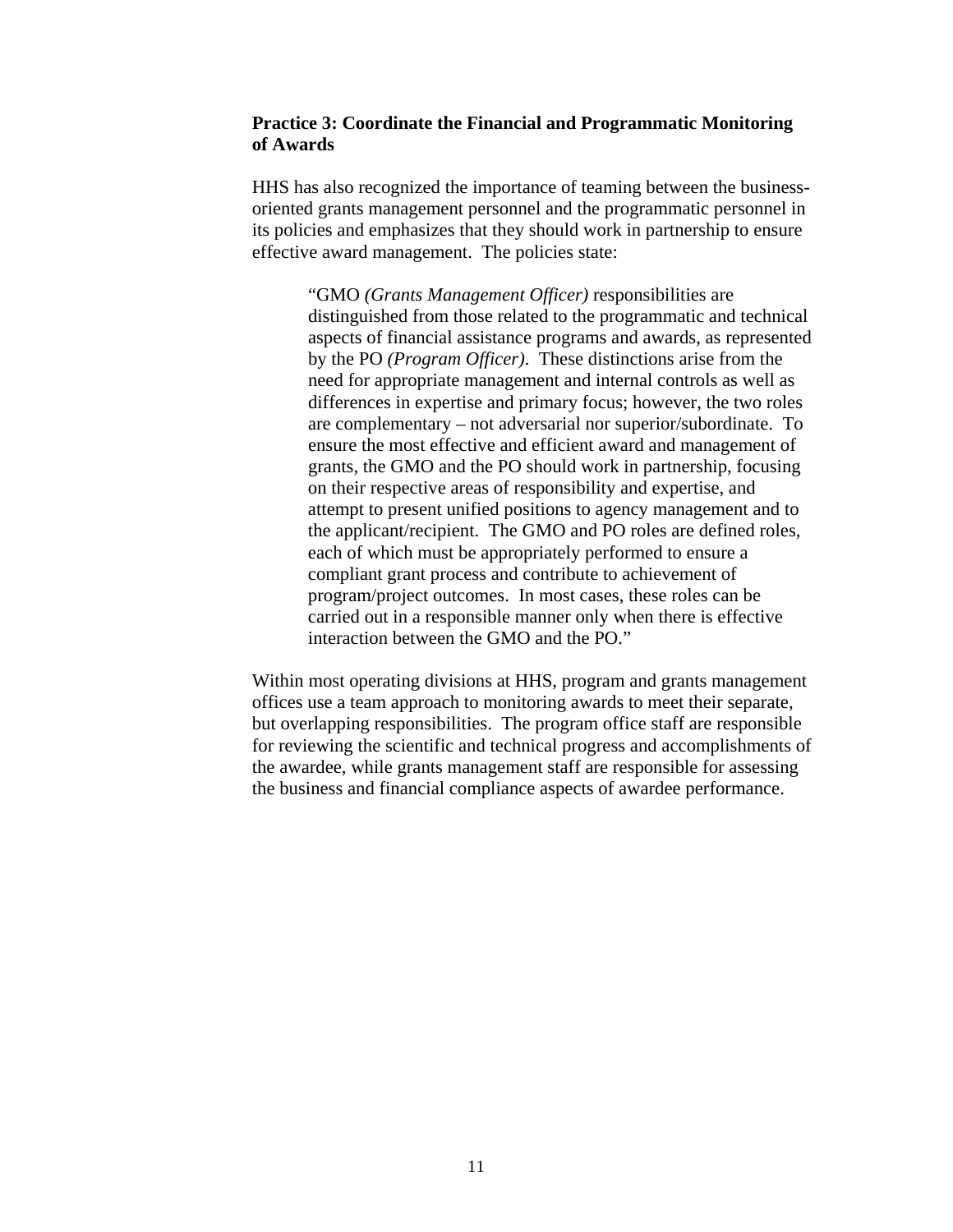## Principle Three: Establish and Implement Award Monitoring Policies and Procedures

While the Office of Management and Budget (OMB) has established the general reporting requirements for awardees through its circulars, each agency is responsible for and needs to establish its own policies and procedures to implement the circulars, to effectively carry out its specific award monitoring goals and objectives. These policies and procedures should address award monitoring in a holistic way, recognizing that programmatic and financial monitoring are inter-related activities that must be coordinated to work effectively. An agency must, therefore, tailor its award monitoring policies and procedures to provide for collecting and analyzing information pertinent to its particular award portfolio and to assessing and addressing the risks associated with those awards. Such risks should be considered at the grant program level (the number of awards, the number of awardees, and special requirements for specific grant programs), as well as at individual award level (the dollar value, the award's purpose, the awardee's experience with Federal grants, findings from prior audits, and other award characteristics such as sub-awards and cost sharing).

By carefully considering its monitoring objectives and the identified risk factors, an agency's specific monitoring policies and practices should provide clear and comprehensive guidance for effective award monitoring. The level of risk should determine the appropriate monitoring activities, and an agency should use its professional judgment to vary its specific monitoring activities to fit the particular risks of its award portfolio.

According to COSO, monitoring can be done in two ways, either through ongoing activities, or through separate, periodic evaluations. Ongoing monitoring is built into the organization's normal, recurring operations, and is done on a real-time basis. Conversely, periodic evaluations provide after-the-fact assurance that the organization being evaluated is complying with requirements. For award monitoring purposes, periodic evaluations determine if an awardee has complied with administrative, financial, and programmatic requirements of its awards. To be effective, periodic evaluations should vary in scope and frequency, depending upon the assessed risk of the particular award portfolio. Because ongoing monitoring reacts dynamically to changing situations, it is generally considered more effective than periodic evaluations.

An agency may use either ongoing monitoring or periodic evaluations or a combination of both monitoring activities, depending upon the nature of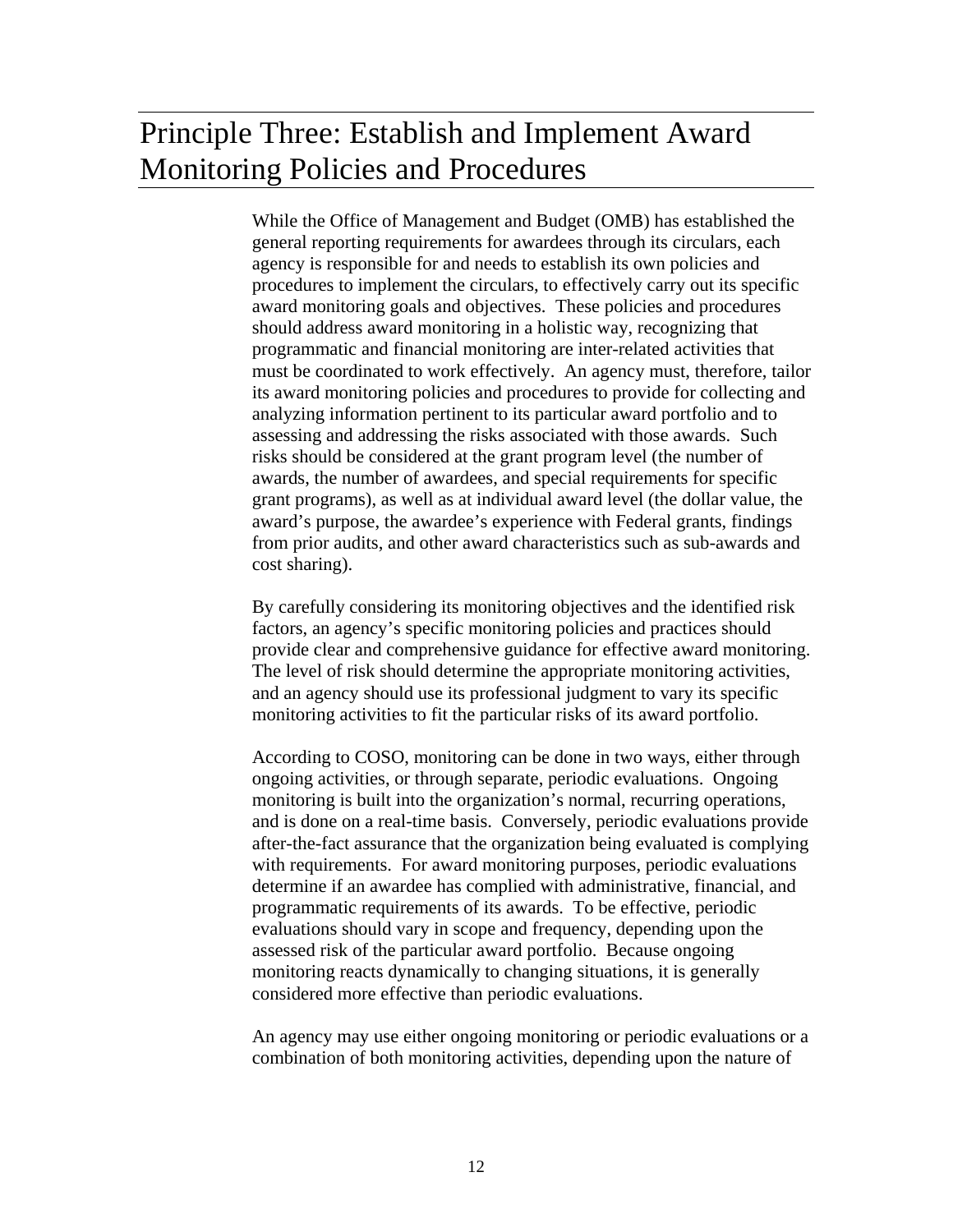and the level of risk associated with its award portfolio. $9$  For example, if an agency has an effective, ongoing monitoring program for its active awards, it might limit its use of periodic site visits to new or high-risk awardees. Another agency may not have the resources or systems for a built-in ongoing monitoring program, but may increase its program's effectiveness by planning more frequent periodic evaluations of higher risk awardees. That agency might conduct monthly or quarterly telephone status reviews with its higher risk awardees, in addition to annual written progress reports.

A monitoring plan that combines ongoing activities and periodic evaluations based on award risk is especially beneficial for agencies with limited resources and travel funds. Where feasible, it focuses on identifying and resolving issues as they occur through ongoing monitoring, but allows for the periodic evaluations, such as site visits, when the risk level justifies the expense.

Below we discuss several specific monitoring policies and practices that organizations we reviewed have established as part of their monitoring activities. These policies and practices focus on developing a methodology for collecting, analyzing, and using information to ensure compliance.

#### **Practice 4: Develop Award Monitoring Plans Based on Risk**

The use of monitoring plans ensures that the nature of the award and its particular risks are identified and assessed upfront. The plans describe the specific steps an agency will take to assess and address the risks of its particular awards. The Washington State Department of Health (WSDOH), as a recipient of Federal grant funds that awards the funds to sub-recipients, has developed a monitoring plan, the Technical Assistance and Monitoring Evaluation Tool, that assesses the level of risk of its individual award sub-recipients, and recommends appropriate ongoing and periodic monitoring activities for that level of risk. The Tool recommends a variety of activities ranging from reviews of program reports and financial documentation for a low risk sub-recipient to on-site program monitoring and performance verification for a high-risk sub-recipient.

Similarly, both the Department of Justice (DOJ) and Education require monitoring plans for their awardees, but they do so at different activity levels. DOJ takes an award-level approach and develops a risk-based monitoring plan for each award that grants managers follow throughout the life cycle of the award to ensure that its goals and objectives are being met and that activities and products are being completed in a timely

 <sup>9</sup> "Draft - Enterprise Risk Management Framework," Committee of Sponsoring Organizations of the Treadway Commission, pp 79-82.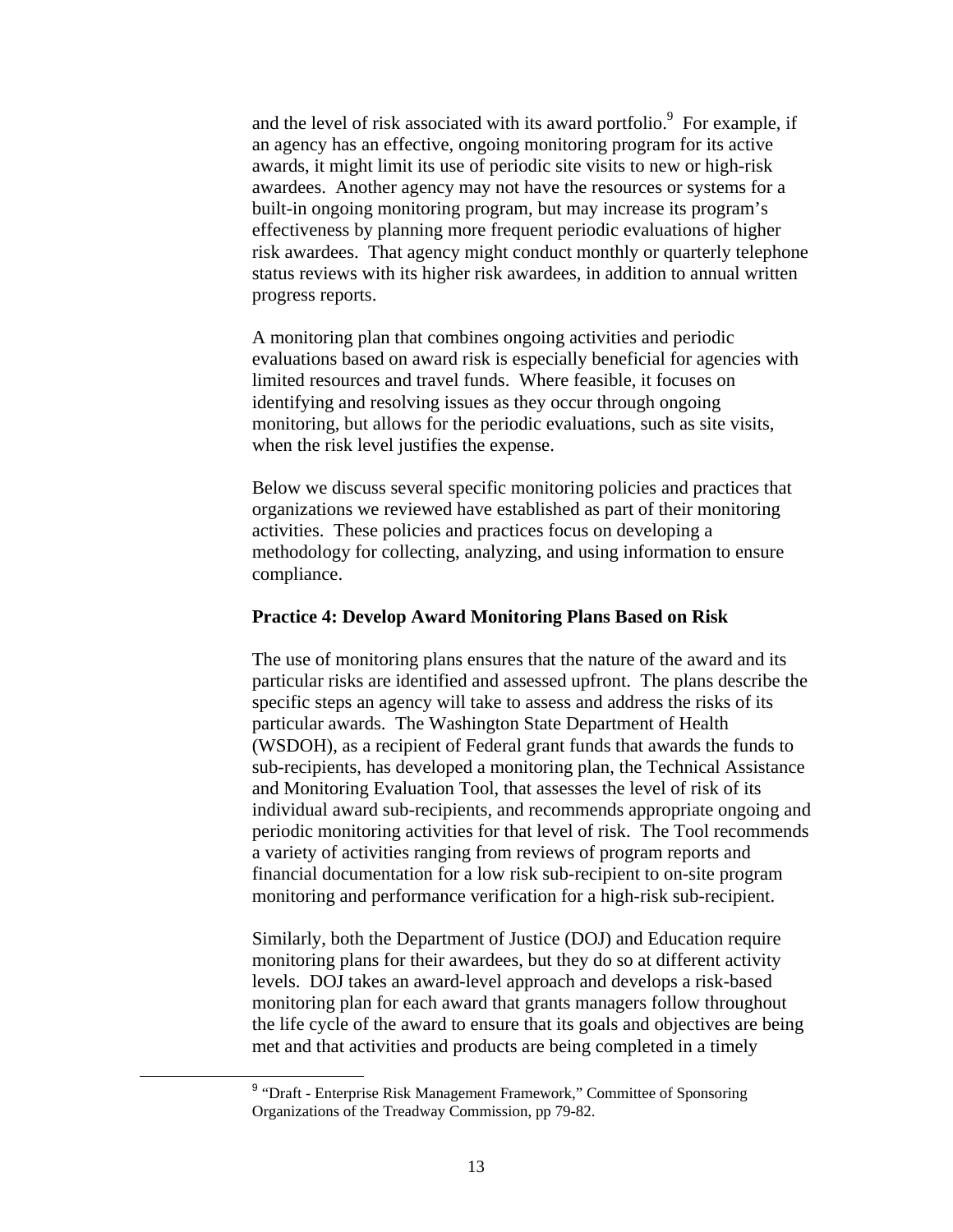fashion. Monitoring priority is given to higher risk awards - those where problems have been identified in the past, implementation has been problematic, or where the awardee has specifically requested technical or other assistance. The plan documents the assigned monitoring priority, and describes how on-going and periodic monitoring will be done, what the focus will be over the life of the grant, and what type of reports are expected, all dependent on the risk of the individual award.

Education, on the other hand, uses a program-level approach and requires annual monitoring plans at an organizational level. Each organization within Education is required to submit to the Chief Financial Officer, a plan for monitoring all the organization's grants for the upcoming fiscal year. The monitoring plan must discuss the program's purpose, goals, and objectives; the performance indicators and the data needed to evaluate performance; the performance, both poor and exemplary, of individual awardees in the program; the technical assistance available to mitigate against poor performance and to help awardees achieve their goals; and the program's or awardees' high risk areas and the monitoring steps to address those areas.

In addition, Education requires its organizational components to submit an annual report to the Chief Financial Officer on monitoring activities undertaken during the previous fiscal year. The annual monitoring report must 1) discuss the general monitoring activities undertaken, including the different types of monitoring activities, the improvements made in the monitoring process, and the barriers to further improvements that still exist; 2) contrast both the programs monitored and the monitoring activities undertaken with those that had been anticipated in the annual monitoring plan, focusing on site visits made or other face-to-face meetings with awardees; and 3) summarize any unusual findings, favorable or unfavorable, revealed through the monitoring process, such as exemplary projects recommended for replication or dissemination, unauthorized expenditure of funds, violations of Federal law or regulation, etc. The report must also describe actions taken on such findings.

Regardless of whether an individual award or a program-level approach is used or whether the monitoring activities are customized for each award based on its risk level, or standardized for all awards in a particular risk category, it is important for an agency to have a plan that has been developed thoughtfully. The plan should reflect the risks of the award program, identify the ongoing and periodic monitoring activities, and identify the resources needed to implement the plan.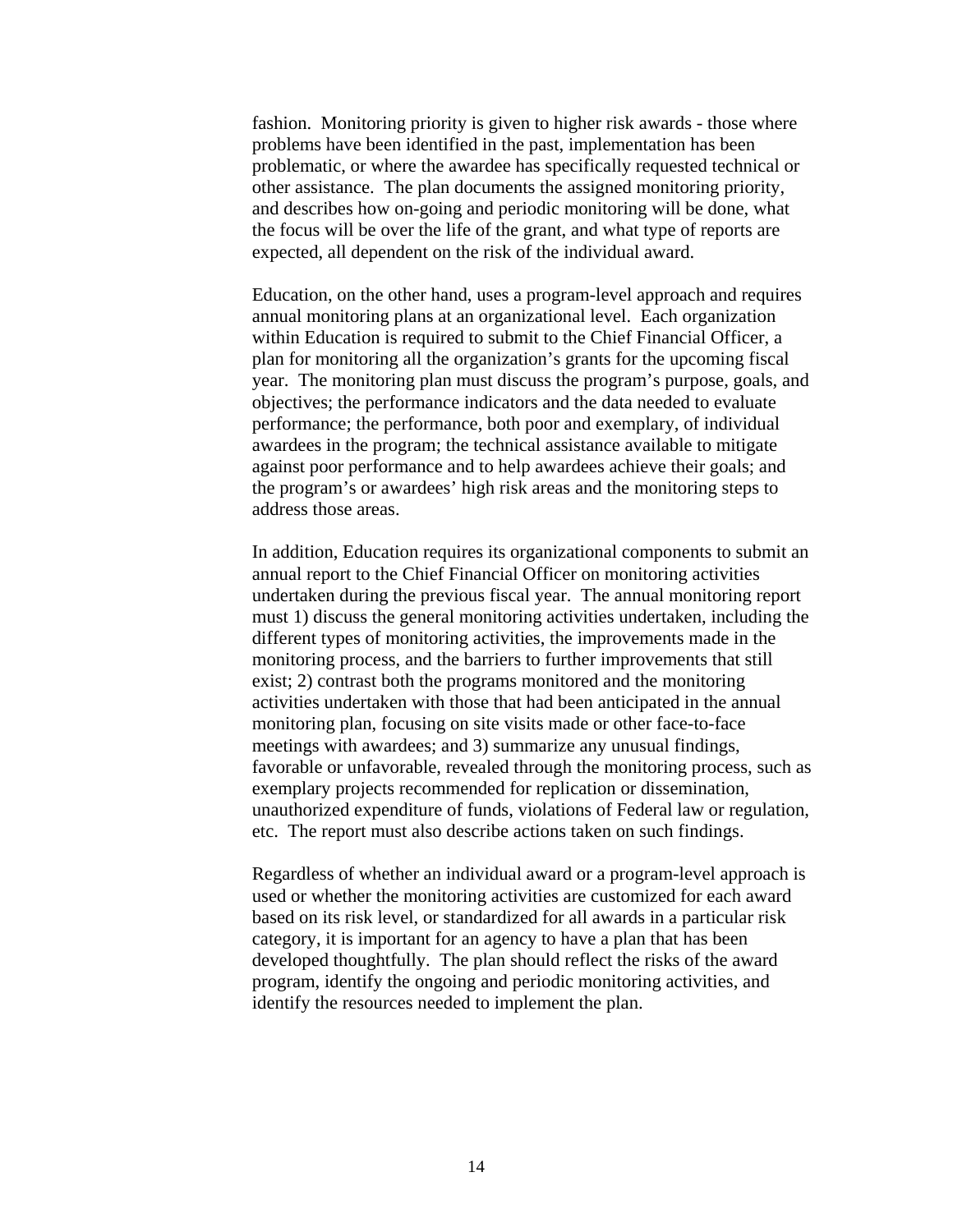#### **Practice 5: Verify Cost Sharing Before Making the Award**

Cost sharing is an award requirement that frequently creates difficult issues in administering an award. Several organizations have taken a proactive approach to addressing the issue. When an award is dependent on cost sharing or matching, the Sloan Foundation requires the awardee to provide evidence of the award's cost sharing commitments *before* funds are released to the awardee. Likewise, for National Institutes of Health (NIH) construction grants, the source and amount of funds proposed by an applicant to meet a matching requirement must be identified in the grant application, and the applicant is required to demonstrate that the funds are committed or available prior to award. In addition, NIH may require this to be certified by the applicant. Such proactive requirements help address cost sharing issues before they become serious problems, and provides information that helps grant managers assess the award's risk, and develop an appropriate monitoring plan for the award.

### **Practice 6: Expand Requirements for Single Audits to Foreign and For-Profit Awardees**

A periodic single audit, which examines an entity's financial statements and expenditures for Federal awards, is required for State and local governments, and non-profit organizations that expend  $$300,000^{10}$  or more per year in Federal grants, cooperative agreements, and/or procurement contracts. The audit reports contain meaningful information on entities' financial status and the adequacy of their internal controls for managing Federal funds. These audits can indicate where entities have problems or issues in managing or accounting for its Federal award. Therefore, reviewing an awardee's single audit report is an important periodic monitoring activity for an agency to perform.

Some agencies have extended the requirement for single audits beyond their non-profit awardees to also require periodic single audits of their forprofit and foreign awardees, as these organizations are often assessed to be high- risk awardees. Periodic single audits provide the granting agencies with assurance that for-profit and foreign awardees are financially sound and that their accounting and management systems meet Federal requirements.

NIH is one such organization with extended audit requirements. Specifically, NIH requires its foreign and for-profit awardees to have an audit if, during the awardee's fiscal year, it expended a total of \$300,000 or more under one or more of HHS' awards, and at least one of those awards is a grant. The awardee has the option of having either a financial-

<sup>&</sup>lt;sup>10</sup> The threshold will be raised to \$500,000 for fiscal years ending after December 31, 2003.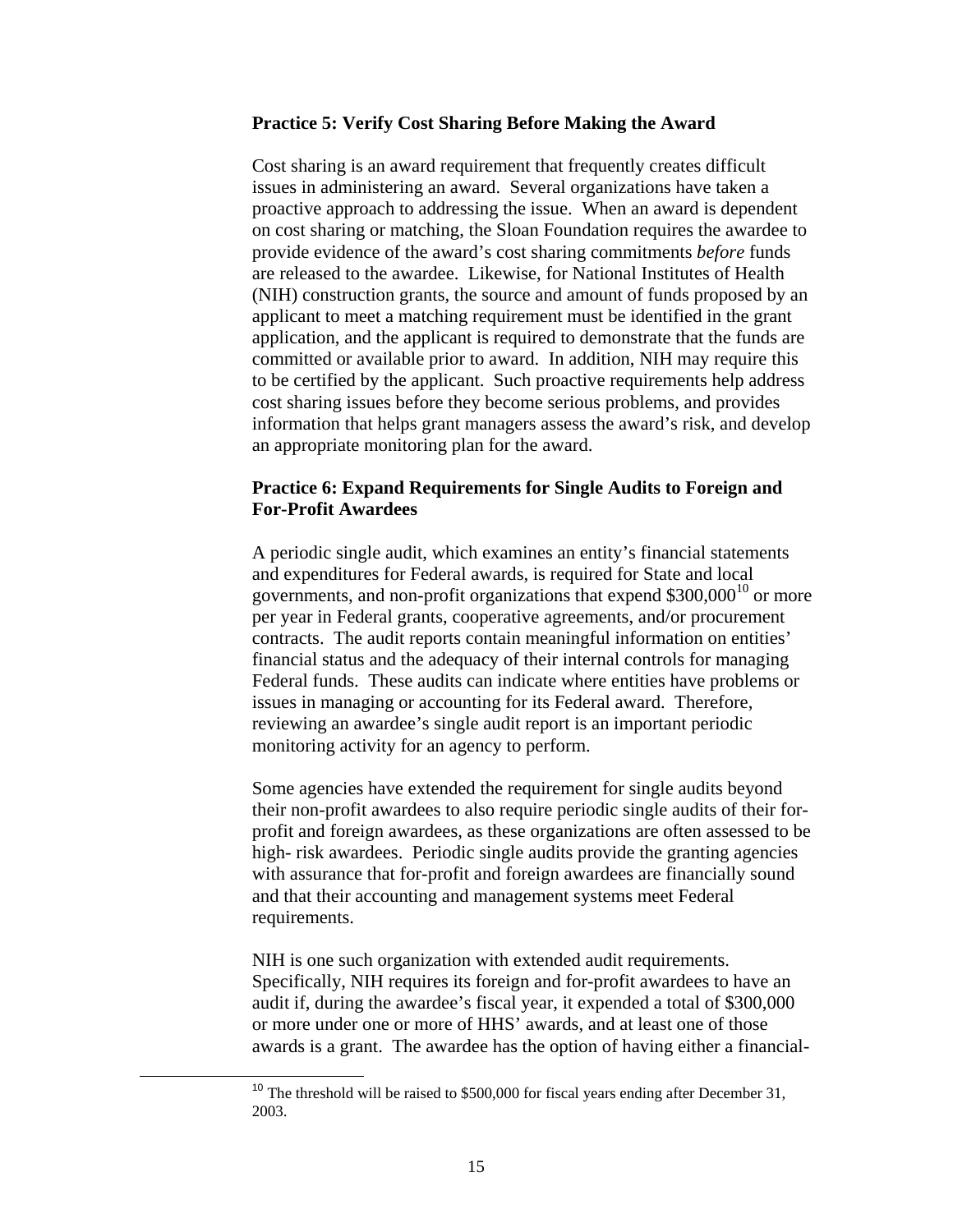related audit in accordance with Government Auditing Standards $^{11}$  or an audit that meets the requirements of OMB Circular A-133. Other agencies, such as DOJ, also have similar periodic audit requirements for their for-profit awardees.

### **Practice 7: Use Progress Reports As a Basis for Continued Funding**

OMB Circulars require award recipients to prepare and submit periodic progress reports that contain a comparison of the actual award accomplishments with the goals and objectives established for the period; reasons why goals and objectives were not met; and other pertinent information, including, when appropriate, an analysis and explanation of cost overruns.12 All agencies we reviewed require some version of a progress report at least annually and some agencies may withhold funding for continuation awards if the reports are not submitted. Like single audit reports, progress reports are an important tool for monitoring the ongoing activities of an awardee.

Education, however, takes this one step further and not only requires progress reports from awardees, but also expects the progress reports to show substantial progress has been made by the awardee in meeting the award objectives before the awardee can obtain funding for continuation grants. The awardee must provide data in the report that corresponds to the scope and objectives reflected in the approved award proposal, and also demonstrates that the awardee has made substantial progress within the scope of the approved proposal in attaining the objectives of the grant.

Further, in making the determination, Education's program staff reviews the financial status of the award to ensure that it is consistent with the reported programmatic progress. Program staff evidence their review by signing and dating the report and including it in the grant file. The program staff's signature on the progress report certifies that the report was read and the awardee is making the required substantial progress, and that an obligation may be recorded and continuation award mailed. If program staff believe the awardees have not demonstrated substantial progress toward meeting their project's program goals or objectives, they must recommend that the funding to awardees should be discontinued unless changes to the project that will enable the awardee to make substantial progress in succeeding budget periods are approved.

<sup>&</sup>lt;sup>11</sup> Government Auditing Standards are commonly referred to as the "Yellow Book" (GAO-03-673G).

 $12$  OMB Circular A-110, Subpart C, Paragraph 51.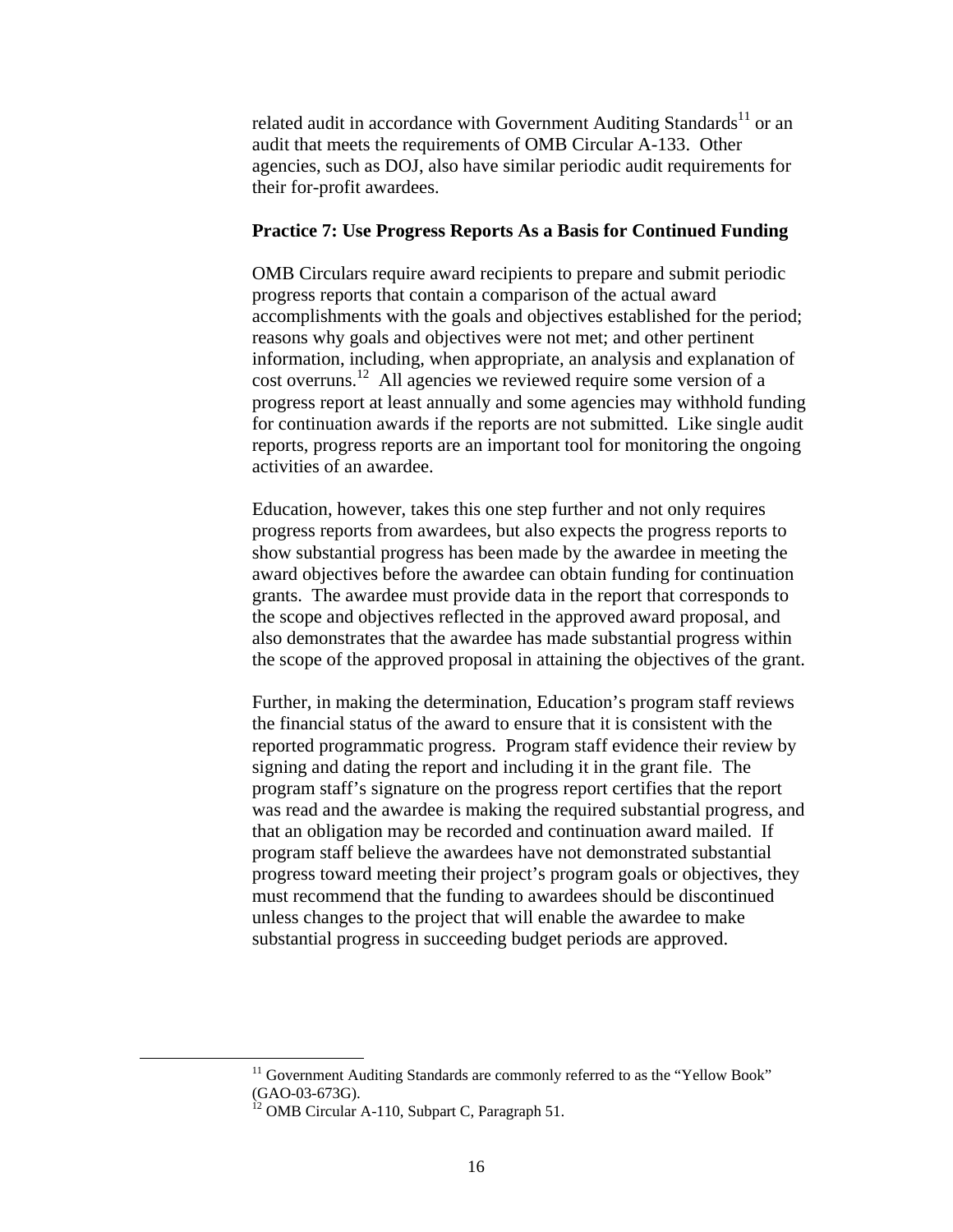### **Practice 8: Require and Analyze the Financial Information Necessary to Monitor Award Risk**

All of the organizations we reviewed require periodic financial reporting from its awardees to facilitate monitoring. They use the financial reports to assess the awardees' performance, both financial and programmatic. However, the degree of financial detail required varies by organization. For example, the Sloan Foundation requires awardees to report actual costs yearly, by budget line item. The Rockefeller Foundation is more stringent, requiring it awardees' annual financial reports for each grant to reflect both actual and budgeted costs for each line item.

For the Federal agencies we examined, most obtained the financial reports cited in the OMB circulars. Typically, the agencies required the submission of the Standard Form (SF) 272, Federal Cash Transaction Report (FCTR), as well as the SF 269, Financial Status Report (FSR). The FCTR allows an agency to evaluate the cash expenditures of an award for excessive or delayed drawdowns, and as such, identify possible performance or financial management problems. For example, a delayed drawdown pattern may indicate that the work on the award has been delayed or the awardee has financial management problems. Likewise, an excessive drawdown pattern may indicate that the project will run out of funds prematurely and the possible need for a scope change.

The FSR provides additional information that is not available through an FCTR. For example, the FSR requires the reporting of cost sharing, which can indicate whether the awardee is providing its share of the funds to support the project and if not, whether the project is in jeopardy. The FSR also requires the awardee to report program income related to an award, which may provide insight into whether the granting organization can reduce support to the awardee in the future. In addition, the FSR includes the calculation of the overhead costs including the overhead rate, the overhead base, and the overhead costs charged to the award. The final FSR for an award also serves as the awardee's certification as to the accuracy and appropriateness of the costs it charged to the award. As part of the financial monitoring, the agency should verify the accuracy of the report's arithmetic and overhead calculations, and should use the information to assess compliance with the financial requirements of the award. At the end of the award, the agency can use the FSR to determine if there are any outstanding, unobligated funds that should be recovered from the awardee.

Ideally, a granting organization would be able to effectively monitor and analyze the financial and programmatic progress of awards with a low to moderate risk using the FCTR in combination with the FSR. However, for high-risk awards, the granting organization may also need more detailed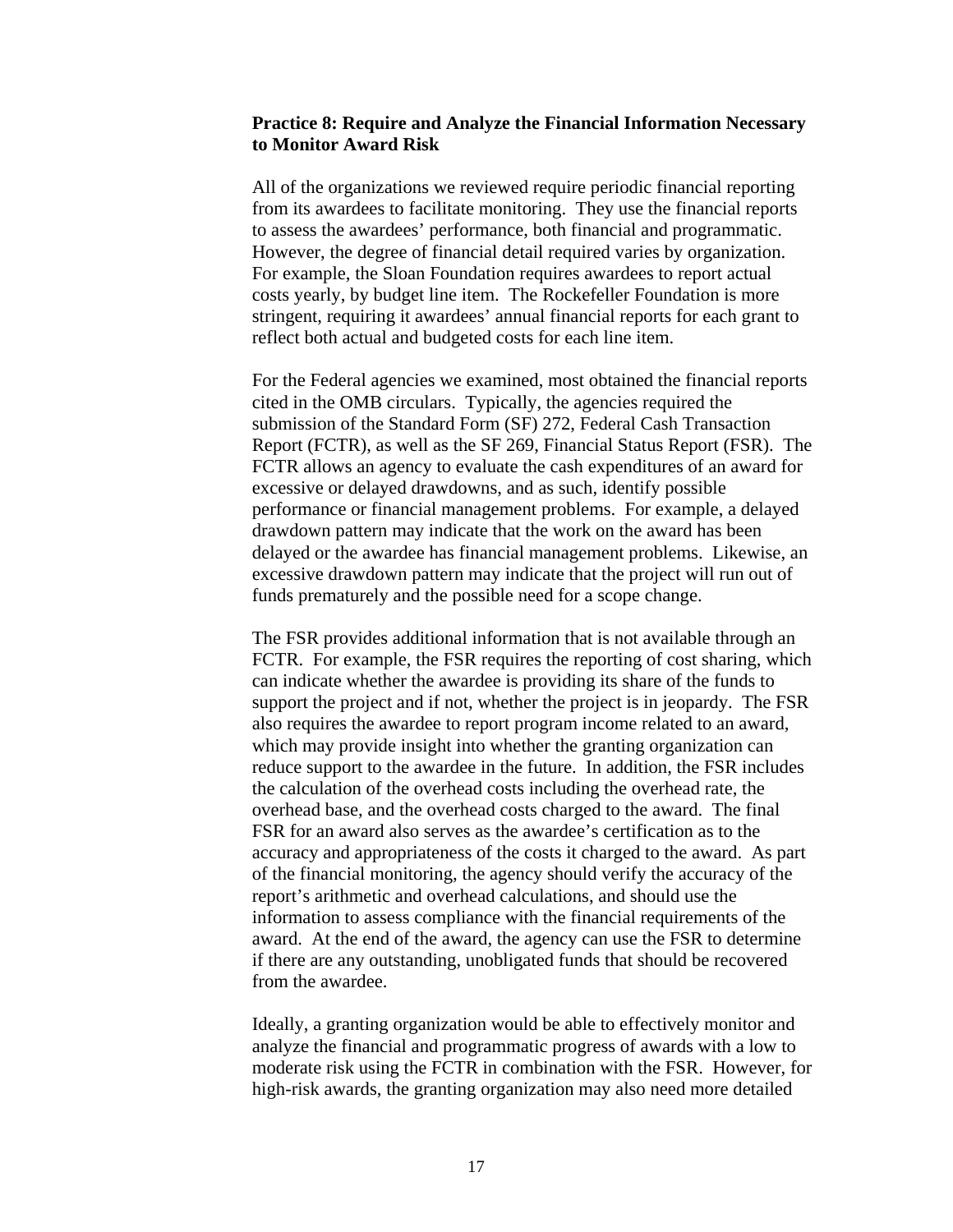financial information such as comparisons of budgeted line items to the actual costs, to perform a more complete evaluation of the awardee's progress.

The majority of agencies using the FCTR require their awardees to submit them quarterly, in accordance with the OMB circulars; however, for the FSR, the reporting frequency varied by agency. At the extremes, one agency required the FSRs to be submitted quarterly, while another only required it at the end of the award.

NIH, however, developed a different variation on reporting for the FSR, allowing it to focus its resources more effectively. Rather than requiring all awardees to report at the same interval, NIH implemented a risk-based approach that adjusts the frequency of the reporting based on the characteristics of the award or awardee. Awards that NIH considers higher risk are required to provide financial reports more frequently than lower risk awards. NIH requires annual FSRs for awards requiring close project monitoring or technical assistance such as clinical trials, awardees with a history of problems, and certain large or multi-project grants; however, for most awards, NIH requires the submission of FSRs only at the end of the award. In all cases, NIH continues to use quarterly FCTRs to monitor the financial aspects of its awards.

### **Practice 9: Perform Desk Reviews and On-Site Monitoring Based on Risk**

Most periodic monitoring activities can be performed without visiting an awardee, however, for higher risk awardees, an on-site monitoring visit may be needed to provide firsthand assurance that awardees are meeting the objectives and complying with the requirements of their awards. The DOJ has established an active on-site financial monitoring program using a risk-based approach to determine whether to conduct on-site visits or rely on an evaluation of the awardee referred to as a desk review. To evaluate awardees, DOJ uses risk-based criteria, such as the award amount, the experience level of the awardee organizations, the age of the grant program, and the level of risk inherent to the program. Based on the risk assessment, it decides whether to conduct nationwide on-site financial reviews of awardee organizations, or the less comprehensive desk reviews.

In fiscal year 2002, DOJ had planned to perform on-site financial reviews of 441 grants totaling \$1.21 billion, and desk reviews of 550 grants worth \$1.78 billion from a sample population of over 18,000 grants valued at approximately \$14.2 billion. DOJ accomplishes these on-site and desk reviews with ten dedicated staff.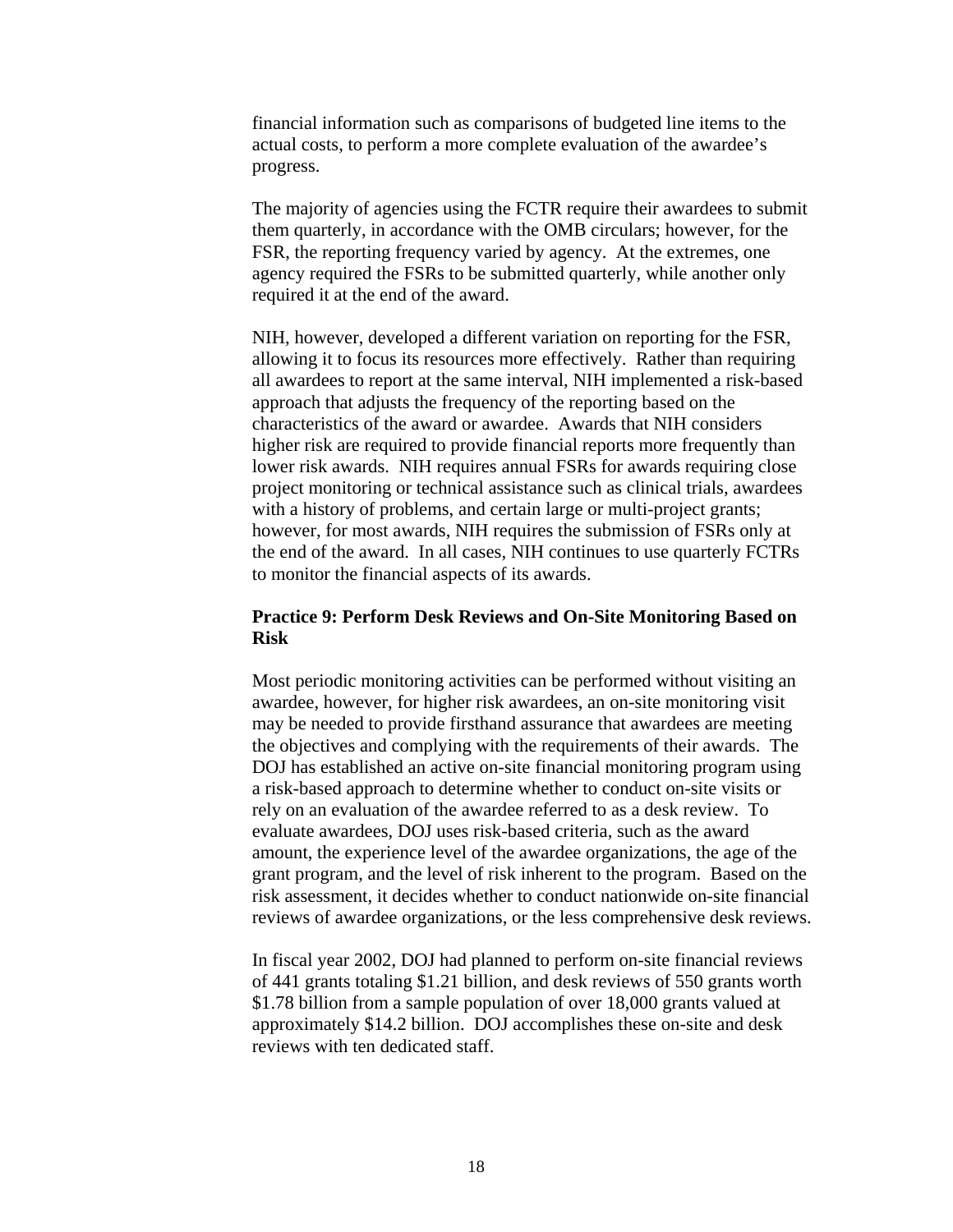In performing a financial desk review, DOJ conducts a thorough assessment of the official grant file. Specifically, DOJ ensures that the awardee: 1) has made a timely submission of FSRs; 2) has accurately completed the FSRs submitted; 3) does not have excess cash on-hand; and 4) has complied with the requirements of OMB Circular A-133, Audits of States, Local Governments, and Non-Profit Organizations. Based on the issues noted during the review, DOJ provides the appropriate technical assistance to the awardee, and obtains any missing documentation identified.

As part of its on-site financial monitoring, DOJ reviews the awardee's accounting system and policies and procedures, traces reported costs to accounting records, reviews a sample of grant related transactions, and provides technical assistance to address issues noted. DOJ has developed a detailed Site Visit Review Guide that serves as a basis for conducting consistent and comprehensive on-site reviews. Although it primarily focuses on the financial system and costs, the guide also looks at the internal controls related to travel, procurement, property and equipment, and time records. Furthermore, it looks into special topics such as subrecipient monitoring, special conditions, and matching funds. After the review, a site visit report is drafted and the program staff is debriefed, if necessary. Additionally, DOJ obtains and reviews corrective action plans from awardees and ensures the plans adequately address all issues identified.

#### **Practice 10: Develop Policies to Manage Known High Risk Awardees**

OMB circulars provide for, but do not require, Federal agencies to impose special grant conditions on high-risk awardees. Nevertheless, HHS has established specific internal policies requiring awardees designated as high risk to meet special conditions such as using the reimbursement payment method rather than advance payment and requiring the awardee to report more frequently on financial and program progress. The HHS policy outlines a process to manage high-risk awardees and address the awardee's issues. At HHS, an awarding office can designate an awardee as, "High-risk/Special award conditions" if it has concerns about the awardee's ability to meet performance expectations and accountability requirements. The Office of Inspector General may also recommend this designation as a result of adverse findings in its audits of the awardee. These concerns could arise because of the awardee's inexperience in handling Federal funds, a history of poor programmatic performance, financial instability, or inadequate management systems. Typically, HHS uses available information such as proposals, audit reports, and documented previous experience with the awardee as a basis for making this determination.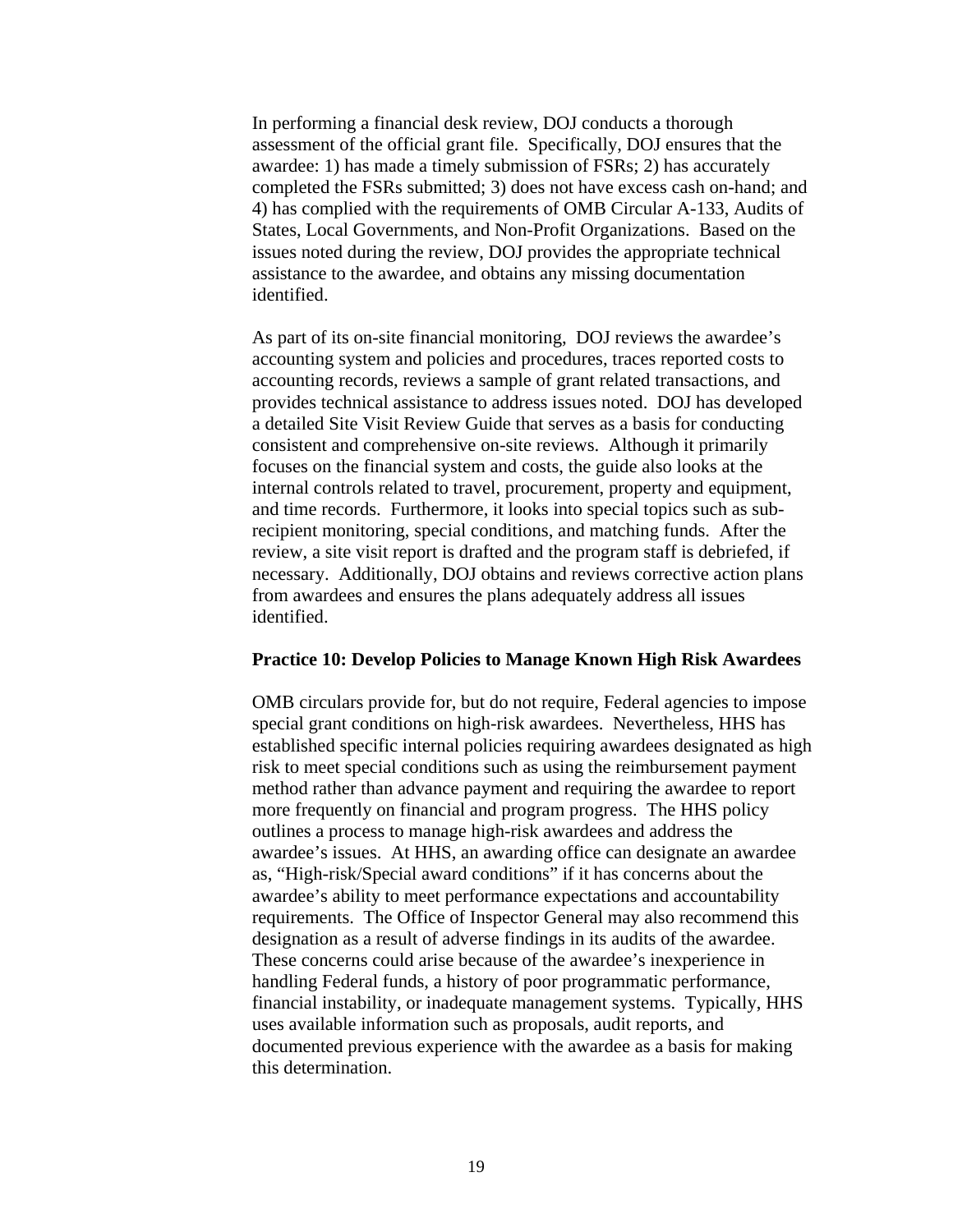When placing the more stringent conditions on a designated high-risk awardee, HHS will simultaneously give the awardee the opportunity to address its issues and perform on the award. In addition, the awardee will be placed on the HHS Alert List, which notifies all awarding offices under HHS of the high-risk designation. By consulting the list, other operating divisions are able to determine whether they need to similarly condition their own grants to protect the Federal interest. Awardees are not to remain on the Alert List for more than two years, as HHS considers that time adequate for an awardee to complete the required corrective actions, and for HHS to assess the actions to ensure their effectiveness. If the issues have not been addressed after two years, an awardee may be kept on the list only if a justification is approved.

### **Practice 11: Conduct Outreach and Provide Technical Assistance to Educate Awardees of Requirements**

As part of their monitoring responsibilities, several organizations are educating awardees on administrative and financial requirements using outreach and technical assistance. This helps the organizations to proactively identify issues before they become problems, as well as prevent issues in the first place.

Outreach improves awardee knowledge of the organization's policies, rules, and regulations so that problems are avoided in the future, and facilitates cooperation between the awarding organization and the awardee. NIH has a formal outreach program that is committed to providing an open environment promoting personal interactions with all segments of its research community using a variety of activities such as conferences, seminars, and workshops. It has also instituted Proactive Compliance Site Visits to advance awardee compliance with policy and legislative mandates, as well as to enhance an awardee's own compliance oversight activities. These proactive site visits are different from on-site periodic monitoring in that NIH initiates these visits to assess the institutions' understanding of Federal grants management policies and regulations rather than to assess their compliance with these requirements. As such, the Proactive Compliance Site Visits are intended to minimize or eliminate noncompliance, and to nurture a productive partnership between the NIH and its awardee institutions. NIH's proactive site visits facilitate dialogue regarding NIH policies in a non-crisis, non-adversarial manner.

Since FY 2000, NIH's Office of Extramural Research has performed eight to ten of these visits each year at institutions that met specific criteria such as the level and nature of support, as well as geographic and institutional diversity. NIH posts a report on the site visits on its web site explaining the process and provides the results of the visits.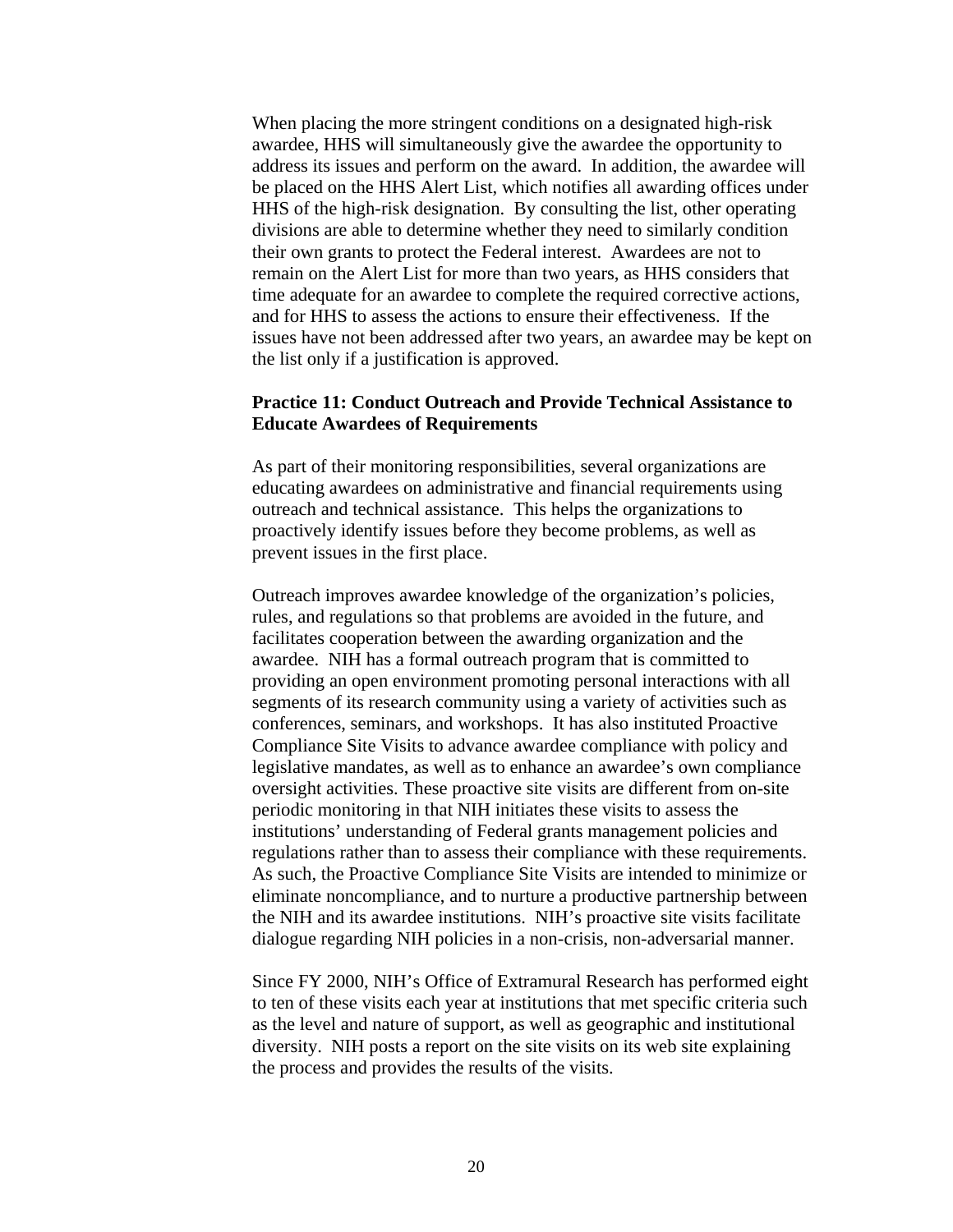In addition to outreach, other grant-making organizations are taking a proactive approach to providing awardees with technical assistance on financial and administrative requirements. These organizations focus on providing awardees with assistance and consultation services in order to resolve awardee problems and improve their performance. As part of its monitoring program, the WSDOH, for example, emphasizes technical assistance in its monitoring activities, stating it just "makes sense." In addition to meeting its financial stewardship responsibilities through monitoring, providing technical assistance may forewarn the grantor of any problems, may provide timely intervention, may supply needed information, clear obstacles to success, and answer any technical questions. Similarly, grants management at the Office of Naval Research (ONR) also uses a proactive approach by providing technical assistance to its awardees through periodic visits and other contact with awardees.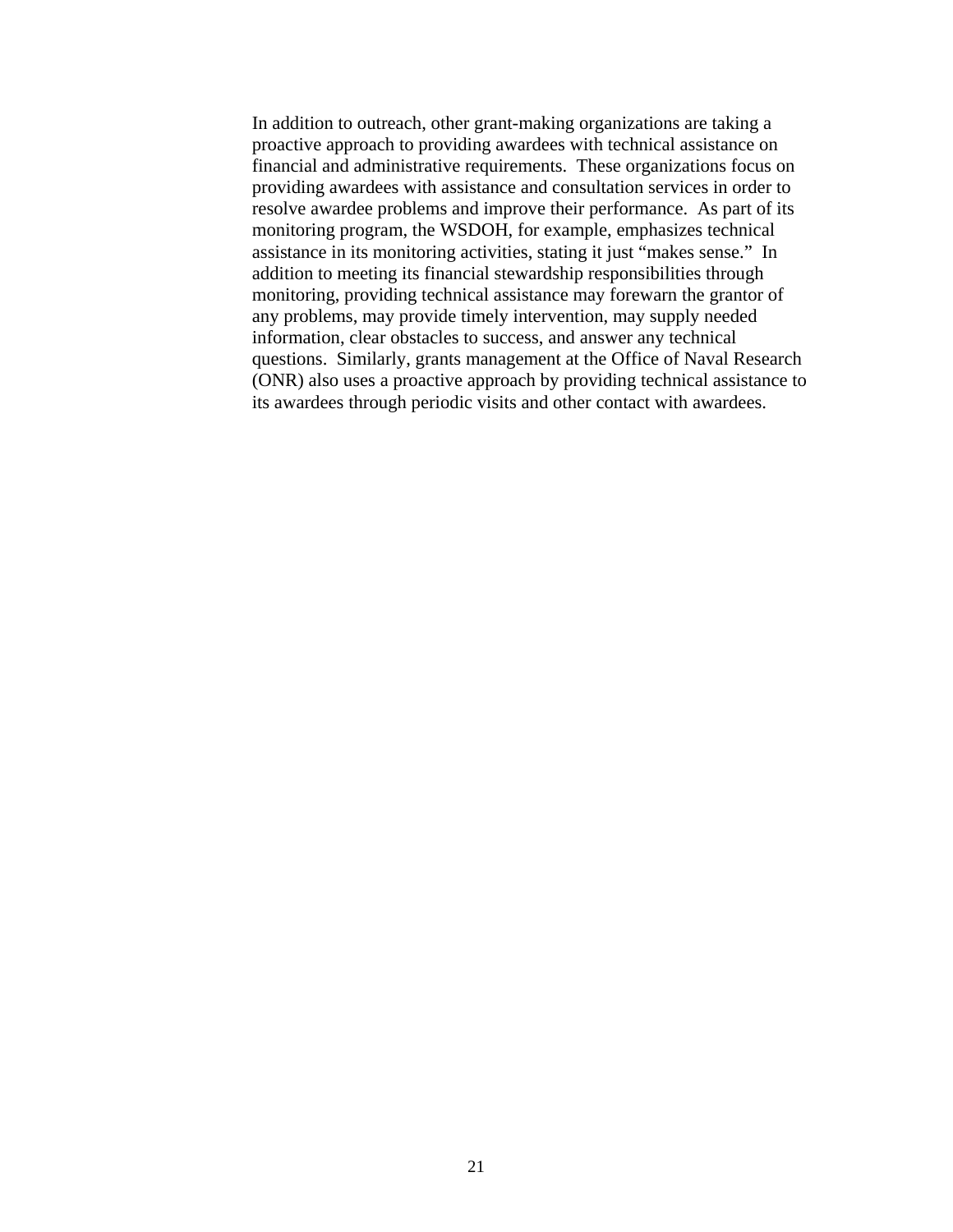## Principal Four: Provide Training and Other Resources

In order to properly fulfill their duties, personnel responsible for monitoring grants and cooperative agreements need adequate training and access to reference information. Such training and information help ensure personnel possess the skills and knowledge they need to perform their award monitoring duties effectively. All personnel must understand the purpose and the technical requirements of their monitoring roles, as well as how their individual duties relate to the work of others. They also need access to available reference materials to guide and facilitate the quality of their monitoring efforts.

### **Practice 12: Establish a Training Program**

Training employees is a critical aspect of the grants management programs we reviewed, and we found HHS has established a training certification program to encourage employees to receive appropriate training. The HHS Grants Management Professional Certification Program recognizes those individuals in the grants management profession pursuing a higher level of competency through completion of a specific training curriculum. HHS developed this certification program as part of its HHS Grants Management Professional Development Program that, "is guided by a vision that grants management should consist of highly trained and competent professional employees actively applying their business and administrative skills in partnership with program management officials to ensure that grants programs are soundly managed, and that grant laws and regulations are followed." The certification indicates in part that grants management personnel have satisfactorily completed a specific training curriculum that enhances their ability to effectively carry out their responsibilities. The individual operating divisions of HHS implement the Certification Program and may require completion of the training and/or certification as prerequisites to an employee's appointment to a Grants Management Officer or Project Officer position.

While not as comprehensive as the HHS training certification program, other organizations have also developed their own training courses specific to the needs of their award monitoring personnel. For example, the WSDOH has created a course to address monitoring of its subrecipients, and Education has developed a course for conducting on-site monitoring. These courses help staff focus on issues or problems or a recurring nature, and guide them in addressing these issues.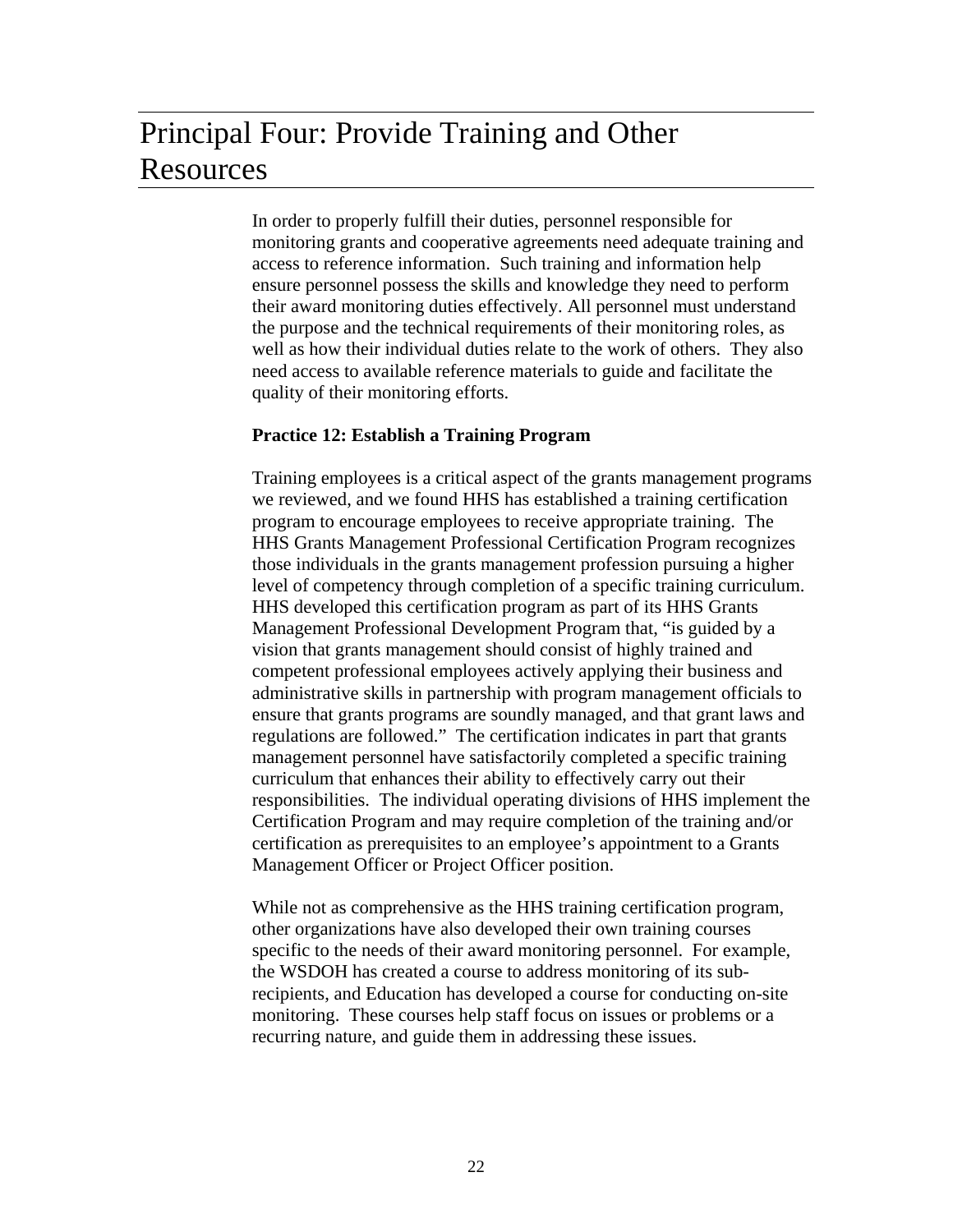#### **Practice 13: Provide Accessible Reference Materials**

In addition to training, grants management personnel should have other information resources available to enable them to perform their monitoring responsibilities competently and effectively. Several organizations, both Federal and non-Federal, are accomplishing this by setting up Intranet or Internet sites to ensure monitoring personnel have access to reference resources essential to their oversight activities. For example, NIH has a grants management intranet site where it posts information targeted specifically for personnel responsible for managing grants. The web site maintains information on specific topics and, as an additional resource, lists the names of "topic experts" who are available to provide more information on specific subjects.

The WSDOH has also set up an intranet site for grants management. The site provides basic management information for the organization such as the mission statement, vision, and organization charts as well as pertinent information for grants management such as Federal Compliance Updates and the Grants Manual. In addition, the site has a question and answer section where responses to frequently asked grant requirement questions are addressed. The site also allows users to search for information by specific words, and provides a forum in which grants teams can discuss issues online.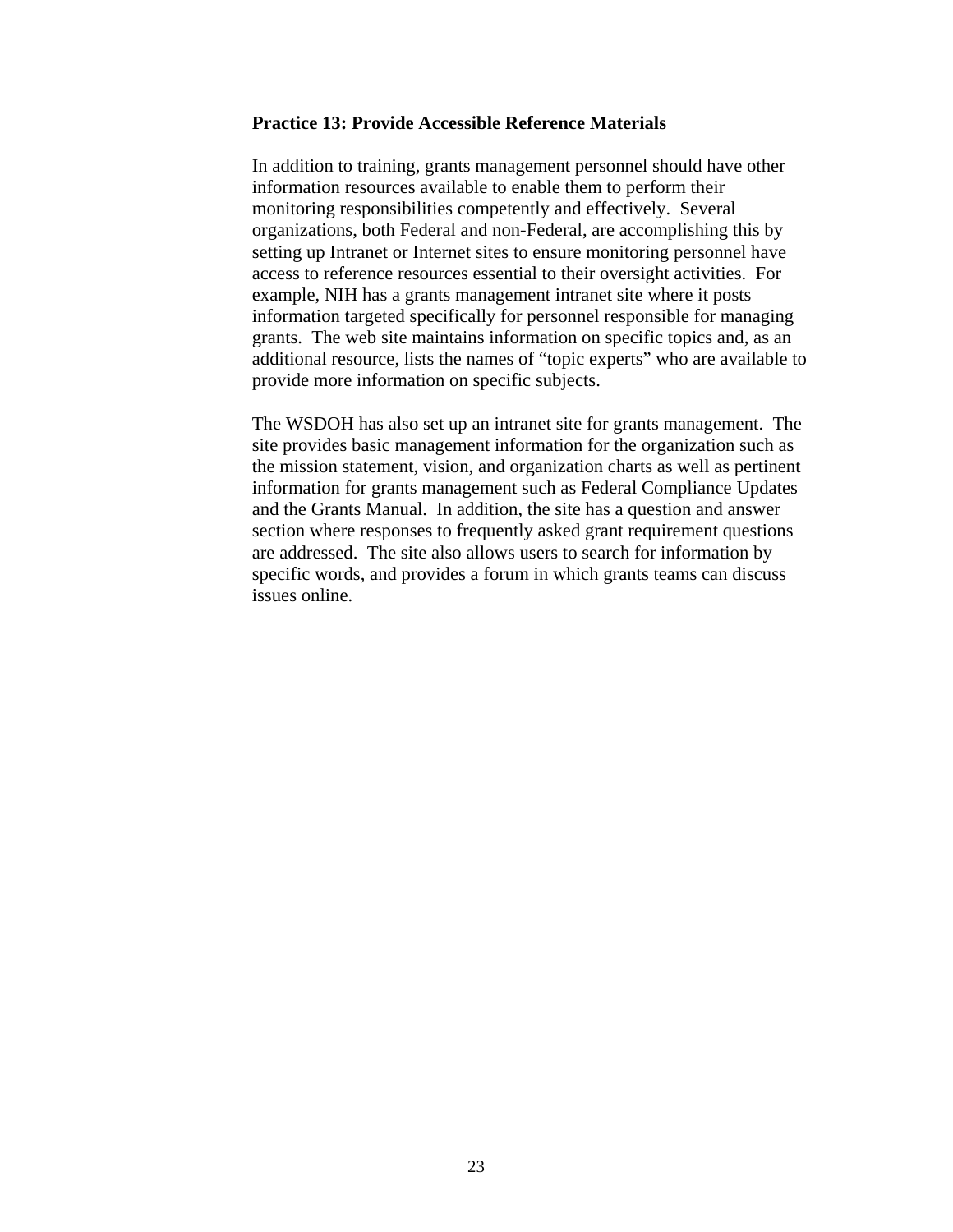## Principal Five: Utilize Management Information Systems to Facilitate Award Monitoring

To facilitate administering and monitoring awards, pertinent information on the awardee's programmatic and financial performance must be identified, captured and communicated in a form and timeframe that enable award monitoring personnel to carry out their oversight responsibilities. As such, some aspects of monitoring can be accomplished particularly effectively through the use of automated management information systems. Automated information systems enhance award administration and monitoring capabilities, as well as produce reports that make it possible to run and control operations. They deal not only with internally generated data, but also information about external events, activities and conditions necessary for informed business decision-making.

### **Practice 14: Use Information Systems to Analyze Data and Measure Performance**

To facilitate its monitoring activities, ONR has developed an information system that allows its grant managers to proactively identify and address award issues before they become crises. The information system is centered on a database containing information for each individual grant, and facilitates many routine financial and programmatic monitoring tasks. For example, the system tracks the receipt of both technical and financial reports and performs basic accuracy checks on financial reports, and validates the data by crosschecking the balances to prior reports. It tracks the receipt of documents that are needed for closing out awards, and can automatically e-mail awardees for a variety of reasons, including to inform awardees of expenditure rate problems or to alert them of reports that are coming due. Thus, the system automates many of the routine tasks of monitoring awards, leaving award monitoring personnel free to concentrate on more complex monitoring tasks.

In addition, the system tracks workload and goals of regional grant offices and calculates performance metrics to evaluate operational performance. ONR's grants management has established organizational goals and the field offices are responsible for working toward these goals. ONR's system facilitates this process by tracking data such as critical milestones, and uses that data to calculate the metrics to measure progress toward accomplishing these goals. The system also provides performance information such as the length of time taken to process new awards, the number of new awards made, the number of awards that have expired, the receipt of close out documents, and the number of close outs performed.